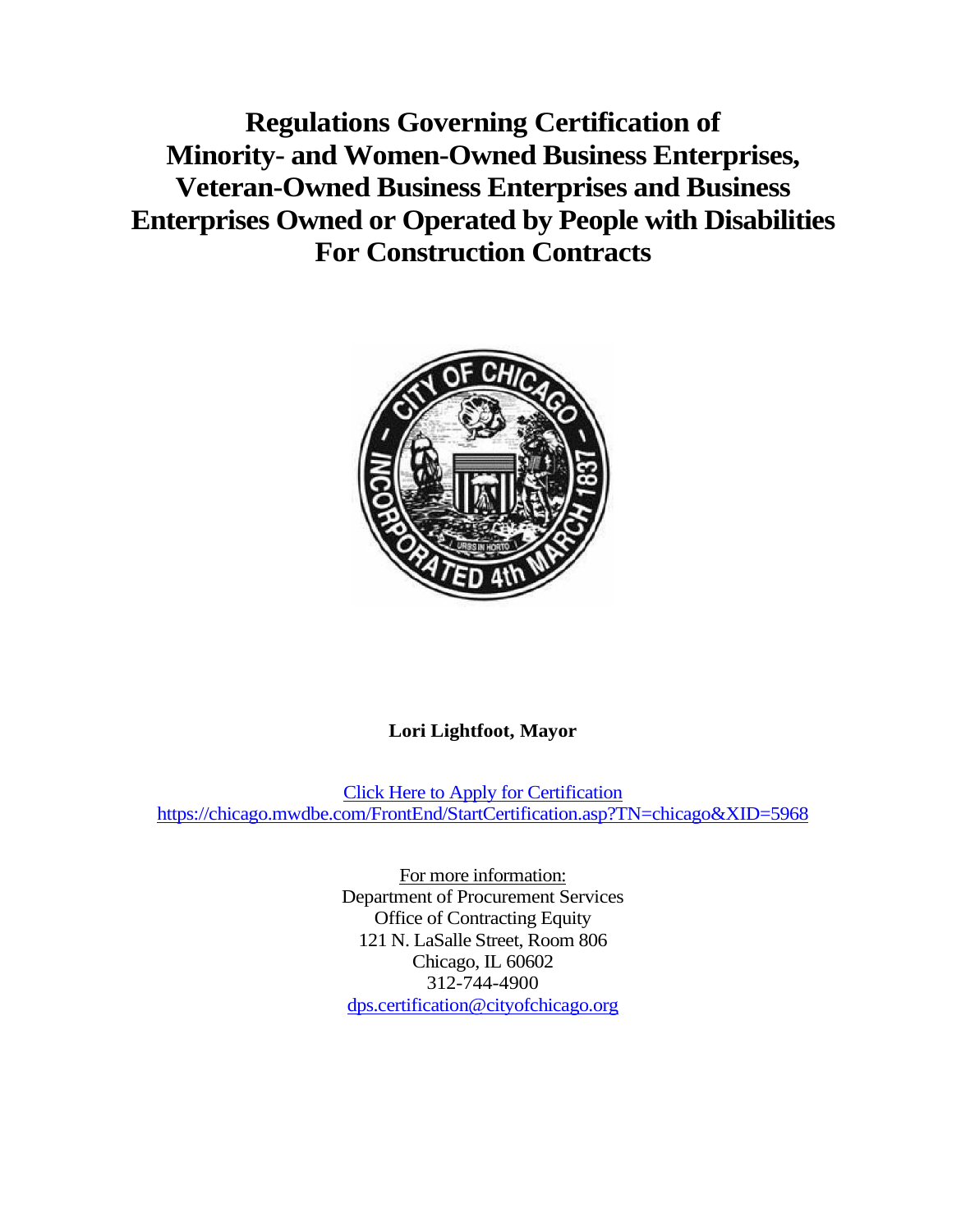#### **CITY OF CHICAGO REGULATIONS GOVERNING CERTIFICATION OF MINORITY- AND WOMEN-OWNED BUSINESS ENTERPRISES, VETERAN-OWNED BUSINESS ENTERPRISES, AND BUSINESS ENTERPRISES OWNED OR OPERATED BY PEOPLE WITH DISABILITIES FOR CONSTRUCTION CONTRACTS**

|             |                                                          | <b>PAGE</b> |
|-------------|----------------------------------------------------------|-------------|
| I.          |                                                          |             |
| II.         |                                                          |             |
| III.        |                                                          |             |
| IV.         |                                                          |             |
| $V_{\cdot}$ |                                                          |             |
| VI.         |                                                          |             |
| VII.        | DETERMINATION OF SOCIAL DISADVANTAGE FOR MBE/WBE         |             |
|             |                                                          |             |
|             | VIII. DETERMINATION OF ECONOMIC DISADVANTAGE FOR MBE/WBE |             |
|             |                                                          |             |
| IX.         |                                                          |             |
| $X_{\cdot}$ |                                                          |             |
| XI.         |                                                          |             |
| XII.        |                                                          |             |
|             |                                                          |             |
|             |                                                          |             |
|             |                                                          |             |
|             |                                                          |             |
|             |                                                          |             |
|             |                                                          |             |
|             |                                                          |             |
|             |                                                          |             |
| $XX$ .      |                                                          |             |
|             |                                                          |             |
|             |                                                          |             |
|             |                                                          |             |
|             |                                                          |             |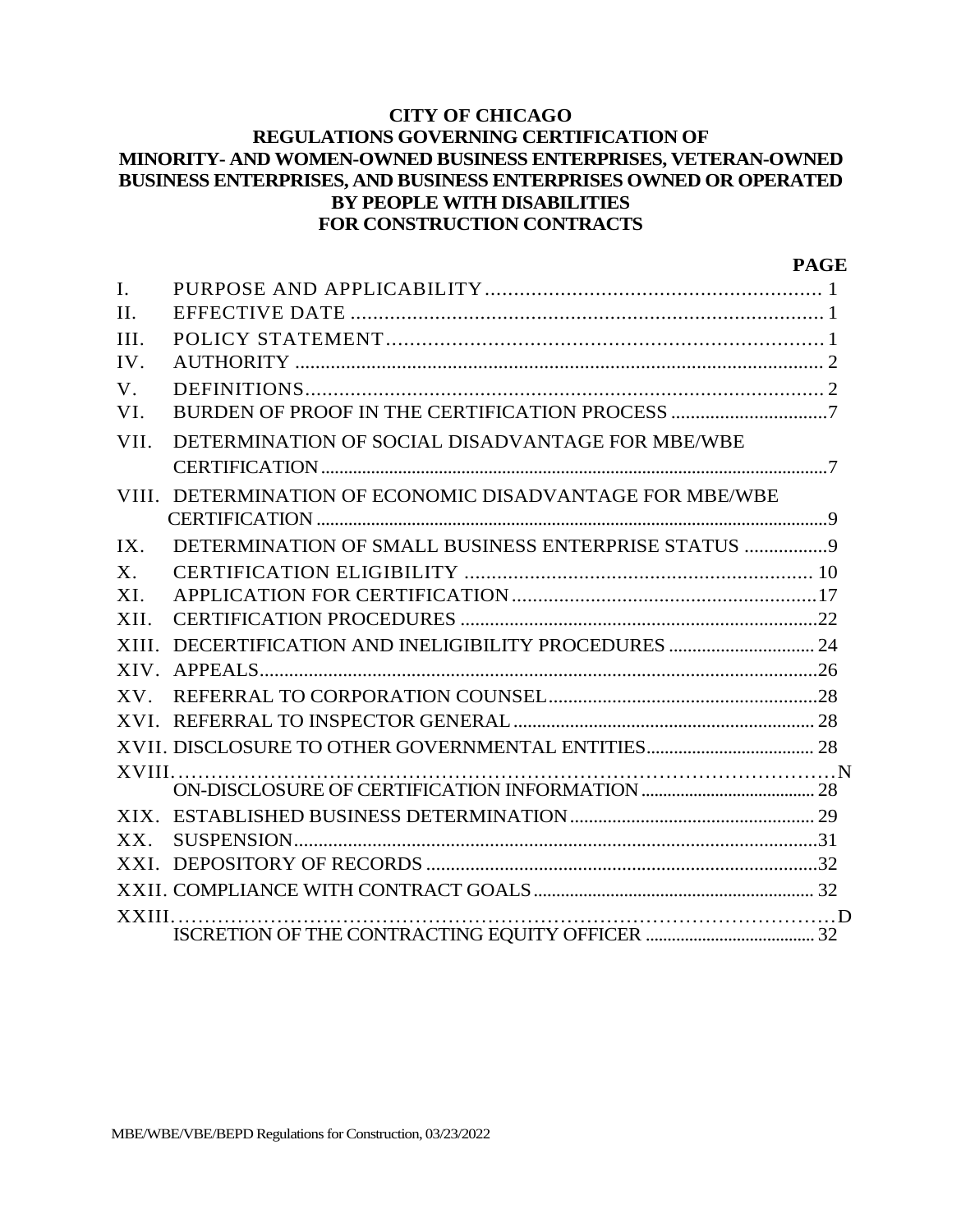#### CITY OF CHICAGO

#### **DEPARTMENT OF PROCUREMENT SERVICES RULES AND REGULATIONS GOVERNING CERTIFICATION OF MINORITY- AND WOMEN-OWNED BUSINESS ENTERPRISES, VETERAN-OWNED BUSINESS ENTERPRISES, AND BUSINESS ENTERPRISES OWNED OR OPERATED BY PEOPLE WITH DISABILITIES FOR CONSTRUCTION CONTRACTS**

#### **I. PURPOSE AND APPLICABILITY**

These regulations ("Regulations") are implemented pursuant to Article VI and Article VIII of Chapter 2-92 and Section 2-92-586 of the amended Municipal Code (collectively the "Ordinances"), authorizing a Minority- and Women-Owned Business Enterprise Procurement Program<sup>1</sup> for construction contracts, a Veteran-Owned Business Enterprise Procurement Program, and a Business Enterprises owned or operated by People with Disabilities bid incentive program (collectively, the "Certification Programs"), and shall be used by the Contracting Equity Officer, in all final actions with regard to determining the status of a firm as a Minority-Owned Business Enterprise ("MBE"), a Women-Owned Business Enterprise ("WBE"), a Veteran-Owned Business Enterprise ("VBE"), or a Business Enterprise owned or operated by People with Disabilities ("BEPD") for City of Chicago ("City") construction contracts.

**Any person who submits any document to the City affirms under penalty of perjury that the information and representations contained therein are true and correct to the best of their knowledge.**

#### **II. EFFECTIVE DATE**

These Regulations shall be effective as of January 1, 2022 and shall be applicable to all requests for Minority-Owned Business Enterprise, Women-Owned Enterprise, Veteran-Owned Business Enterprise, and Business Enterprise owned or operated by People with Disabilities certification and continued eligibility in the area of construction.

#### **III. POLICY STATEMENT**

It is the policy of the City that MBEs and WBEs, as those terms are defined in Article VI of Chapter 2-92 and in these Regulations, are provided a level playing field and equal access to all contractors and subcontractors to participate in contracting opportunities financed in whole or in part with City funds, or funds over which the City has control.

<sup>&</sup>lt;sup>1</sup> The City of Chicago's Minority- and Women-Owned Business Enterprise Procurement Program was formerly known as the Supplier Diversity Program; any reference to the Supplier Diversity Program should be interpreted to mean the Minority- and Women-Owned Business Enterprise Procurement Program.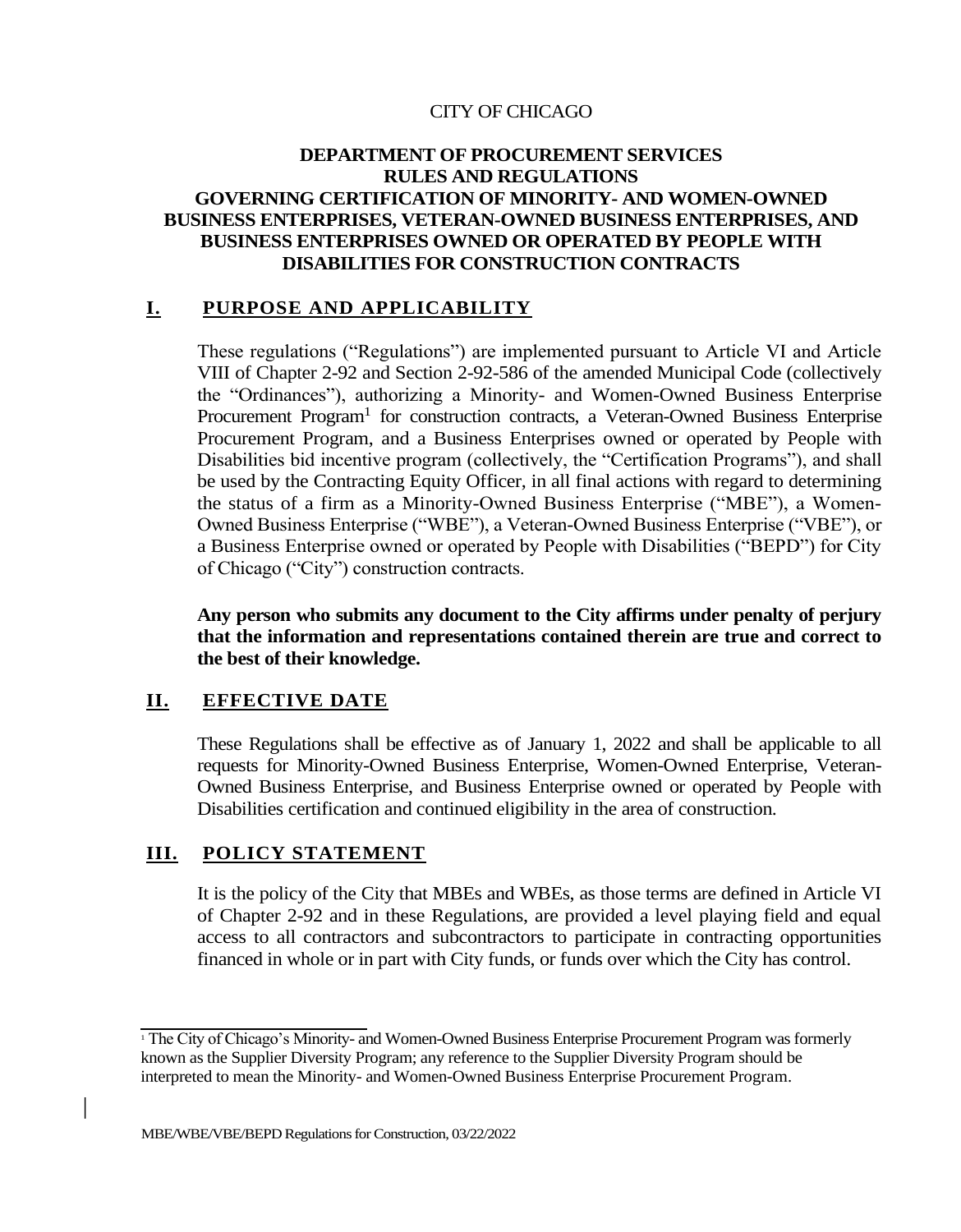It is the policy of the City that VBEs and BEPDs, as those terms are defined in Sections 2-92-920 and 2-92-586 of the MCC and these Regulations, are provided prime contracting and subcontracting opportunities financed in whole or in part with City funds, or funds over which the City has control.

# **IV. AUTHORITY**

The authority to issue these Regulations is found in the Ordinances, which mandate the promulgation of regulations governing certification of MBE and WBE construction applicants and initiation of investigatory proceedings necessary to monitor such firms' continued eligibility for MBE and/or WBE certification; authorize the adoption of rules for the certification of VBEs and the administration and enforcement of the VBE Program; and authorize the adoption, promulgation and enforcement of reasonable rules pertaining to the administration and enforcement of the utilization of BEPDs.

It is the intent of the Ordinances and a requirement of these Regulations that firms claiming status as a Certified Firm for City construction contracting purposes shall be recognized and entitled to continued recognition only following their satisfactory certification by the Contracting Equity Officer, in accordance with these Regulations.

# **V. DEFINITIONS**

- 1. "AFFILIATION" or "AFFILIATE" has the same meaning the term has in the Small Business Administration (SBA) regulations, 13 CFR Part 121. Except as otherwise provided in 13 CFR Part 121, concerns are affiliates of each other when, either directly or indirectly: (1) one concern controls or has the power to control the other; or (2) a third party or parties controls or has the power to control both; or (3) an identity of interests between or among parties exists such that affiliation may be found. In determining whether persons or entities are affiliates, the city shall consider all appropriate factors, including common ownership, common management, and contractual or familial relationships.
- 2. "APPLICANT" means any person or firm who submits an application for certification, expansion request, or No Change Affidavit to the Contracting Equity Officer, for determination of eligibility or continued eligibility as an MBE, WBE, VBE, or B EPD.
- 3. "APPLICATION" means an application for certification (formerly "Schedule A"), an expansion request, or No Change Affidavit.
- 4. "BID INCENTIVE" means an amount deducted, for bid evaluation purposes only, from the contract base bid in order to calculate the bid price to be used to evaluate the bid on a competitively bid contract.
- 5. "BOARD" means the Affirmative Action Advisory Board established in Section 2-92-510 of the Ordinance.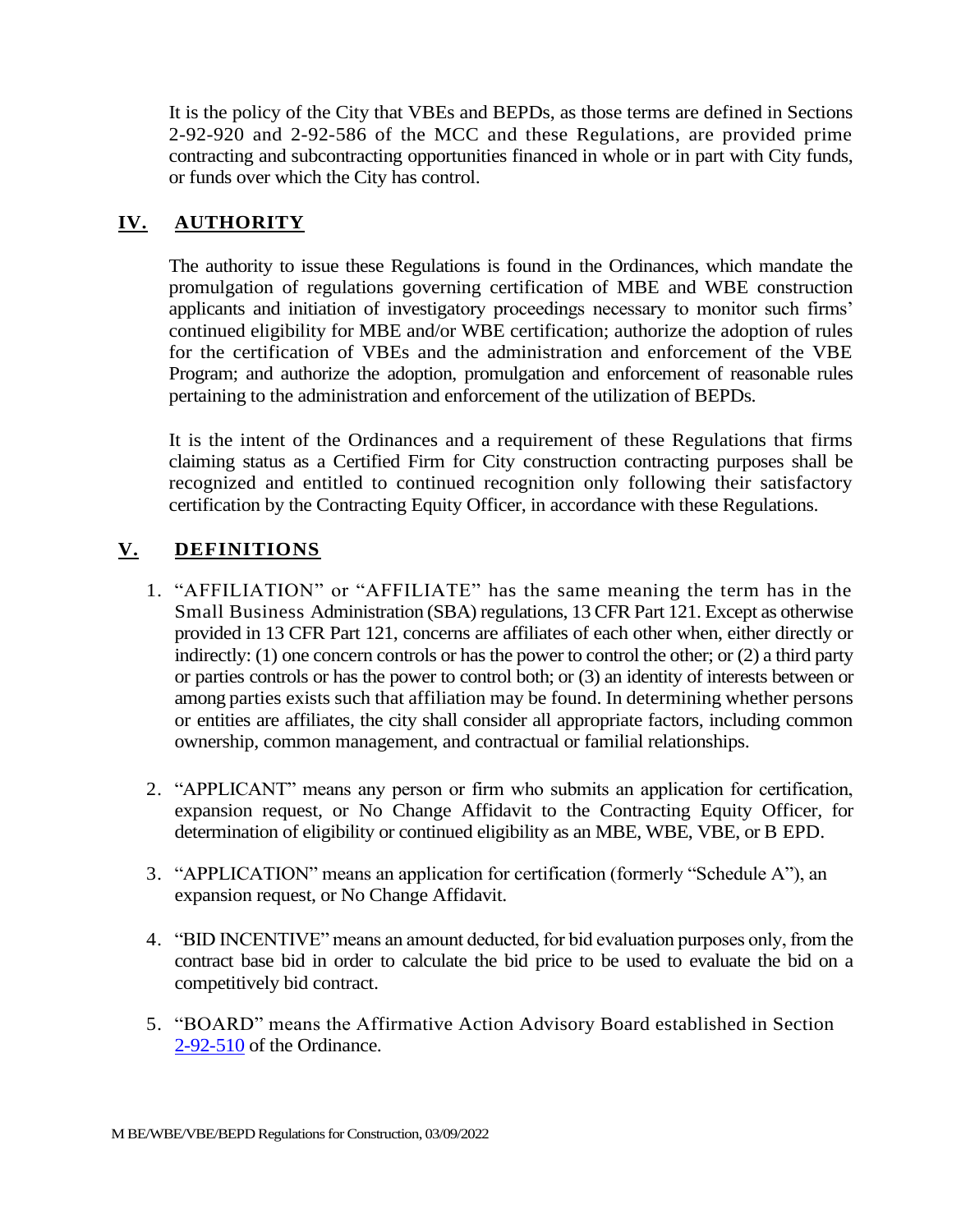- 6. "BROKER" means a person or entity that fills orders by purchasing or receiving supplies from a third party supplier rather than out of its own existing inventory and provides no substantial service other than acting as a conduit between his or her supplier and his or her customer.
- 7. "BUSINESS ENTERPRISE OWNED OR OPERATED BY PEOPLE WITH DISABILITIES" or "BEPD" means (1) a business certified by the State of Illinois as a qualified service-disabled veteran-owned small business pursuant to 30 ILCS 500/45-57; or (2) or an entity, other than an established business, that is: (a) a for-profit corporation, partnership, association, business, trust, estate, or other legal entity that is at least 51% owned (directly, indirectly, or beneficially) by one or more individuals with disabilities who manages and controls the daily business operations and management of the entity, (b) a nonprofit corporation that employs individuals with disabilities, pays them an hourly wage that is not less than the federal minimum wage and not on a piece work basis, whose management and daily business operations are controlled by one or more individuals with disabilities, and whose corporate purpose includes providing, directly or indirectly, services to individuals with disabilities, or (c) an individual with a disability who is contracting with the City as a sole proprietorship or individually.
- 8. "CERTIFIED FIRM" means a firm that is currently certified by the City of Chicago as a MBE, WBE, VBE, or BEPD.
- 9. "CHIEF PROCUREMENT OFFICER" means the Chief Procurement Officer of the Department of Procurement Services or his or her designee.
- 10. "COMMERCIALLY USEFUL FUNCTION" means responsibility for the execution of a distinct element of the work of the contract, which is carried out by actually performing, managing, and supervising the work involved, or fulfilling responsibilities as a joint venturer.
- 11. "CONSTRUCTION" means the construction, repair or improvement of any building, bridge, roadway, sidewalk, alley, railroad or other structure or infrastructure. For purposes of certification, a firm is considered to be applying for or certified in a "Construction Code" if it is applying for or certified in area(s) of specialty in the North American Industry Classification System ("NAICS") Codes Subsector 23 (such as Subsectors 238, 237 or 238).
- 12. "CONTRACT BASE BID" means the total dollar amount a contractor bids on a contract without factoring any bid incentive to the bid amount.
- 13. "CONTRACTING EQUITY OFFICER means the officer within the Department of Procurement Services who is appointed by the Chief Procurement Officer to run the Office of Contracting Equity under such title as provided in the annual appropriation ordinance, or designee.

M BE/WBE/VBE/BEPD Regulations for Construction, 03/23/22 3 14. "CONTRACTOR" means any person or business entity that shall enter into a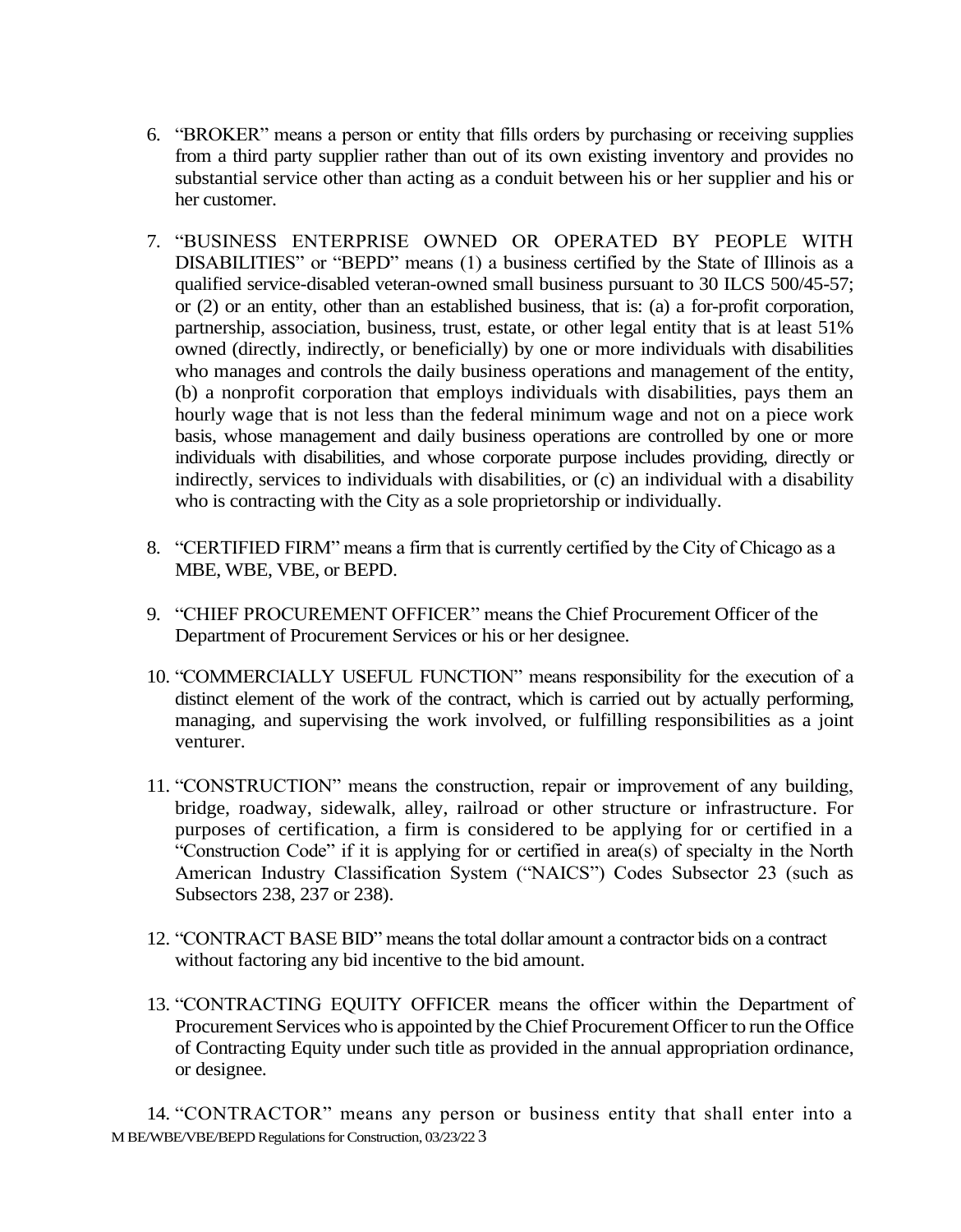construction contract with the City, and includes all partners, affiliates and joint venturers of such person or entity.

- 14. "DECERTIFICATION" or "DECERTIFIED" means removal of certification based upon fraud, dishonesty, intentional misrepresentation of the firm's status, or other wrongdoing by the Certified Firm, or as a result of a decertification by any other governmental agency.
- 15. "DISABILITY" means (i) with respect to any individual: (a) a physical or mental impairment that substantially limits one or more of the major life activities of that individual, such as mobility, communication, self-care, self-direction, interpersonal skills, work tolerance or work skills in terms of employability, (b) a record of such impairment, or (c) being regarded as having such an impairment; or (ii) with respect to a veteran, a disability incurred in the line of duty in the active military, naval, or air service as described in 38 U.S.C. 101(16) and determined to be a 10 percent or more disability by the United States Department of Veterans Affairs or the United States Department of Defense.
- 16. "ECONOMICALLY DISADVANTAGED" means an individual whose personal net worth is less than \$2,000,000, indexed annually for inflation, such annual adjustment to begin January 2008, based on the Consumer Price Index- Urban Wage Earners and Clerical Workers (Chicago All Items) published by the United States Bureau of Labor Statistics. As of January 1, 2022, the personal net worth limit for Economically Disadvantaged individual is \$2,491,482.51.
- 17. "ESTABLISHED BUSINESS" means a business that is not a "Small Business Enterprise" and/or whose owners of 50 percent or more are persons who are not "Economically Disadvantaged" as that term is defined by these Regulations.
- 18. "INELIGIBILITY" means not meeting the eligibility requirements of the City's Certification Programs, or no longer being eligible to participate in the City's Certification Programs based upon a failure to submit required filings, or a change in status of the firm which does not reflect fraud, dishonesty, or intentional misrepresentation of the firm's status or other wrongdoing by the Certified Firm.
- 19. "JOINT VENTURE" means an association of two or more businesses formed to carry out a single business enterprises for profit and for which purpose they combine their expertise, property, capital, efforts, skills and knowledge.
- 20. "LOCAL BUSINESS" means a business entity that has its principal office (where the business entity directs, controls, and coordinates its activities) located within the counties of Cook, DuPage, Kane, Lake, McHenry or Will in the State of Illinois (hereinafter referred to as the "Six-County Region").
- 21. "MAYOR" means the Mayor of the City of Chicago.

22. "MINORITY" means: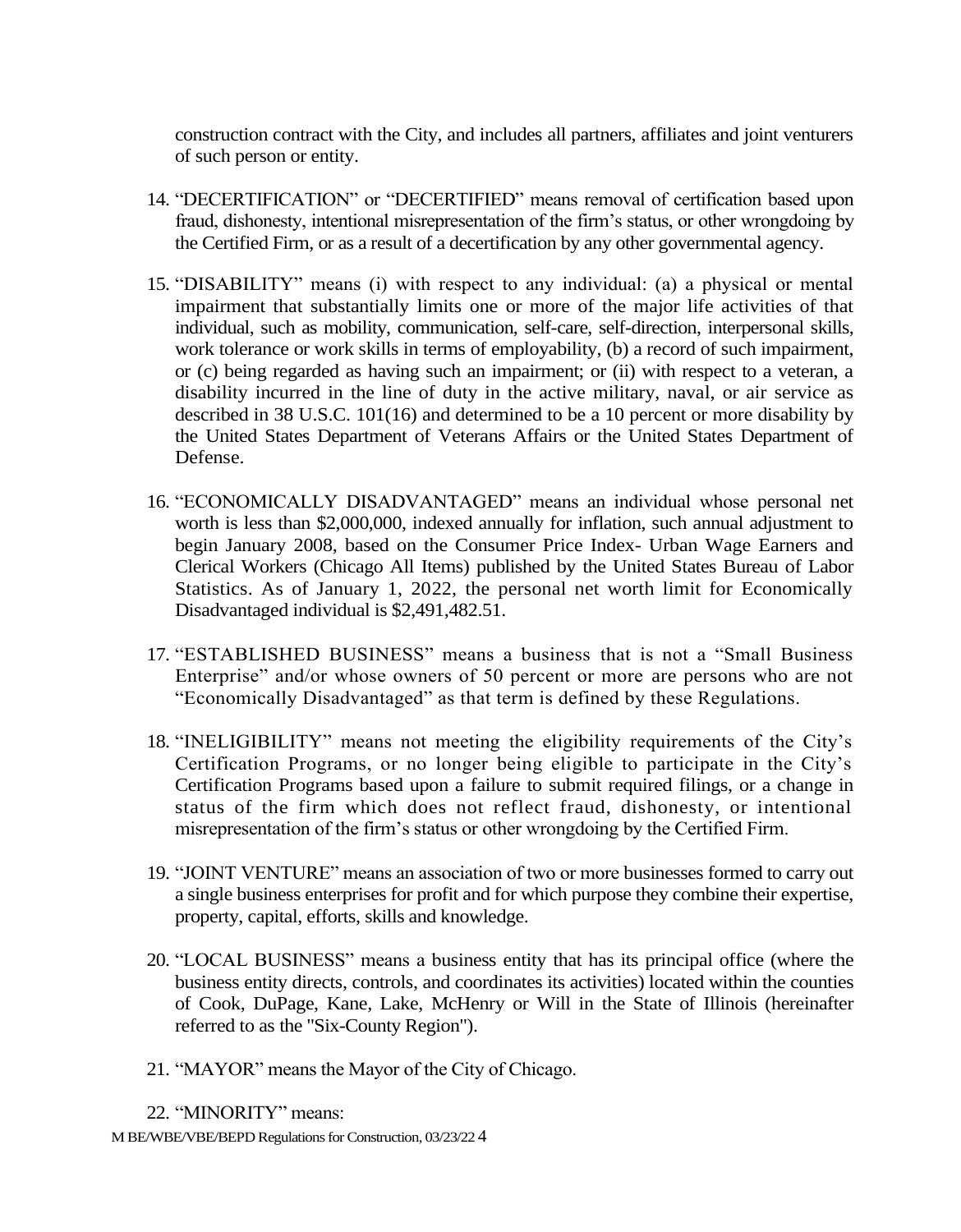- $\hat{\mathbf{u}}$  Any individual in the following racial or ethnic groups, members of which are rebuttably presumed to be socially disadvantaged:
	- a. African Americans or Blacks, which includes persons having origins in any of the Black racial groups of Africa;
	- b. Hispanics, which includes persons of Spanish culture with origins in Mexico, South or Central America or the Caribbean Islands, regardless of race; and
	- c. Asian Americans, which includes persons whose origins are in any of the original peoples of the Far East, Southeast Asia, the islands of the Pacific or the Northern Marianas, or the Indian Subcontinent;
	- d. American Indians, which includes persons having origins in any of the original peoples of North and South America (including Central America) and who maintain tribal affiliation or community attachment; and
- (ii) individual members of other groups, including, but not limited to, Arab-Americans, found by the city to be socially disadvantaged by having suffered racial or ethnic prejudice or cultural bias within American society, without regard to individual qualities, resulting in decreased opportunities to compete in Chicago area markets or to do business with the city.
- 23. "MINORITY-OWNED BUSINESS ENTERPRISE" or "MBE" means a small local business enterprise which is at least 51% owned by one or more economically disadvantaged minority persons, or, in the case of a publicly held corporation, at least 51% of all classes of the stock of which is owned by one or more economically disadvantaged minority persons, who independently manage(s) and control(s) the management, policies, major decisions and daily business operations.
- 24. "NON-PARTICIPATING ESTABLISHED BUSINESS" means an Established Business which is not eligible to participate in the City's Minority- and Women-Owned Business Enterprise construction procurement program as set forth in Section 2-92-725 of the Ordinance.
- 25. "OWNED" means having all the customary incidents of ownership, including the right of disposition, and sharing in all risks and profits commensurate with the degree of ownership interest.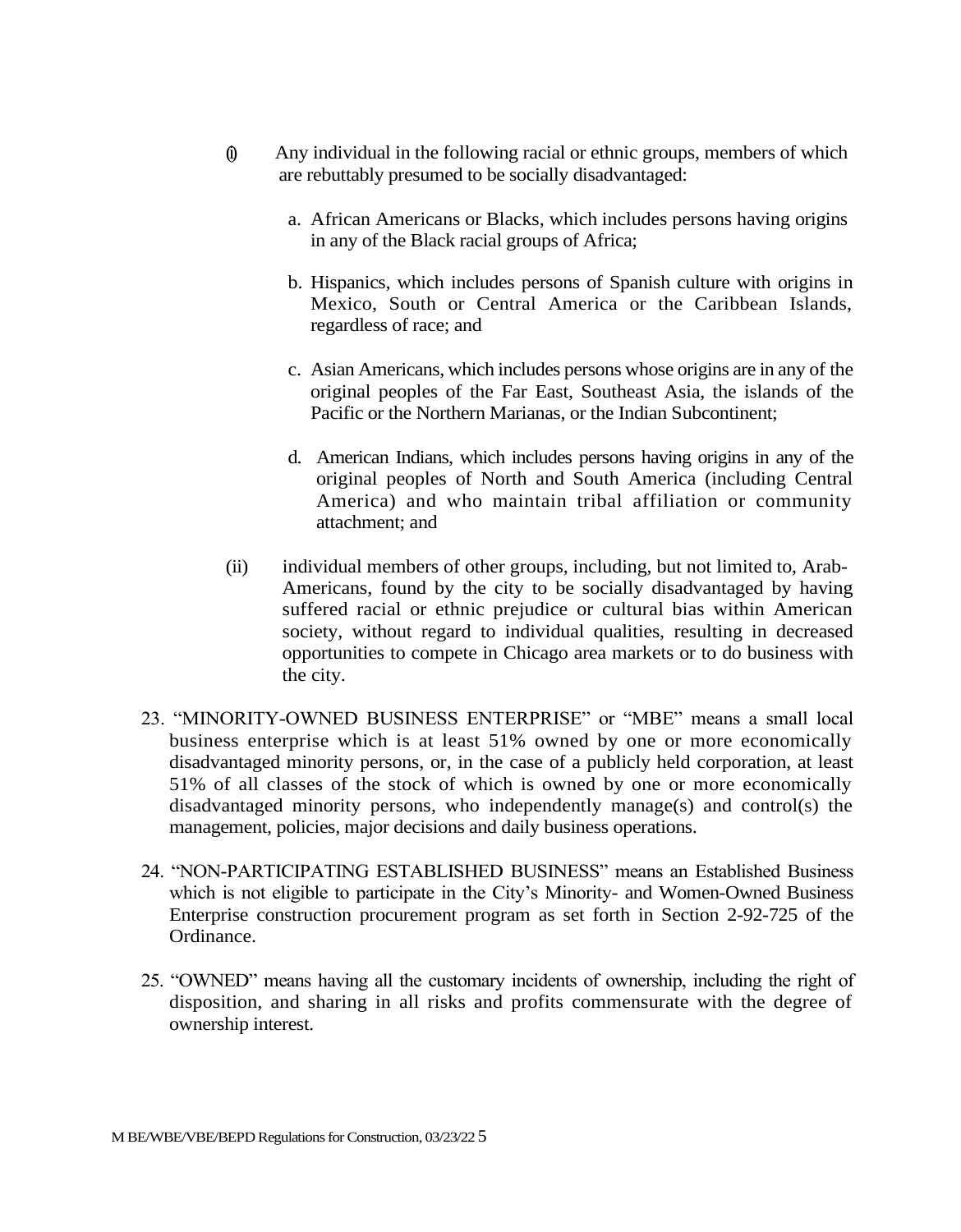- 26. "PARTICIPATING ESTABLISHED BUSNIESS" means an Established Business which is eligible to participate in the City's Minority- and Women-Owned Business Enterprise construction procurement program as set forth in Section 2-92-725 of the Ordinance.
- 27. "PERSONAL NET WORTH" means the net value of the assets of an individual after total liabilities are deducted. An individual's personal net worth does not include the individual's ownership interest in an applicant or other business that is not publicly held, or the individual's equity in any real estate and any related fixtures or furnishings. An individual's net worth also does not include the value of the individual's interest in any pension plans, Individual Retirement Accounts, 401(k) accounts, or other retirement savings or investment programs. As to assets held jointly with his or her spouse, an individual's personal net worth includes only that individual's share of such assets.
- 28. "SMALL BUSINESS ENTERPRISE" means a business that has gross receipts averaged over its previous seven (7) fiscal years that do not exceed one and half times the size standards of the U.S. Small Business Administration ("SBA") set forth in 13 CFR Part 121, relevant to the scope(s) of work the firm seeks to perform on the City contracts.
- 29. "VETERAN" means a person who has served in the United States armed forces and was discharged or separated under not dishonorable conditions.
- 30. "VETERAN-OWNED BUSINESS ENTERPRISE" for the purposes of the bid incentive for eligible joint ventures and veteran-owned small local businesses set forth in Section 2-92-950 of the Municipal Code of Chicago, means an enterprise which: (1) is at least 51 percent owned by one or more veterans, or in the case of a publicly held corporation, at least 51 percent of all classes of the stock of which is owned by one or more veterans, who manage(s) and control(s) the management, policies, major decisions and daily business operations; and (2) has been: (i) certified by the City as a veteran-owned small local business; (ii) certified by Cook County as a veteran business enterprise; (iii) certified by the State of Illinois as a qualified service-disabled veteran-owned small business or a qualified veteran-owned small business pursuant to 30 ILCS 500/45-57; or (iv) verified and approved by the United States Department of Veterans Affairs as a service-disabled veteran-owned small business or a veteran-owned small business.
- 31. "VETERAN-OWNED SMALL LOCAL BUSINESS" or "VBE" means a Veteran-Owned Business Enterprise which is also a local business and a small business enterprise, and which has been certified by the City as a veteran-owned small local business.
- 32. "VETERAN-OWNED SUBCONTRACTOR" means a subcontractor that: (i) is a veteran-owned small local business; (ii) holds all appropriate City licenses; and (iii) is subject to applicable City taxes; provided that a veteran-owned subcontractor shall not include the prime contractor.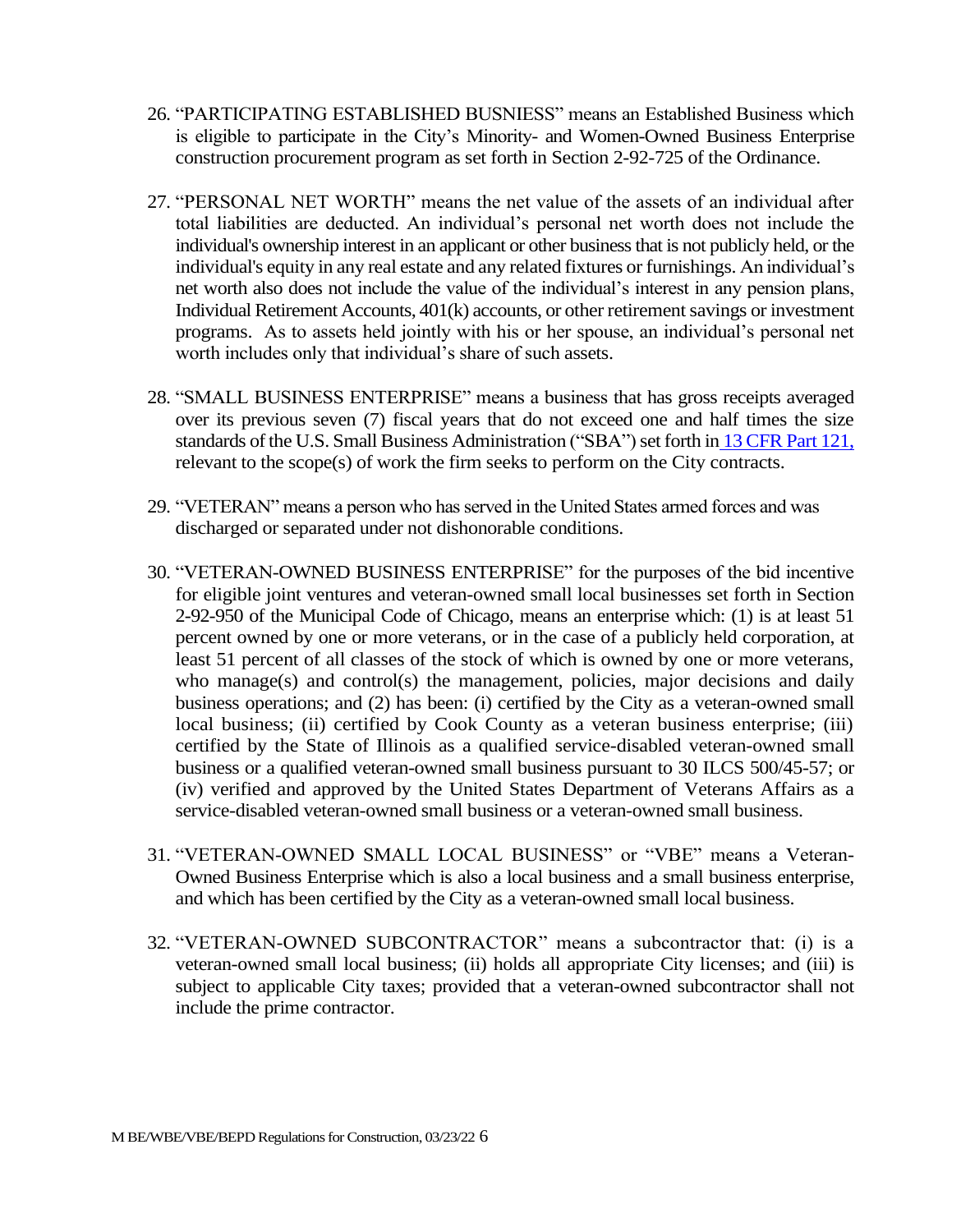33. "WOMEN-OWNED BUSINESS ENTERPRISE" or "WBE" means a small local business that is at least 51% owned by one or more economically disadvantaged women, or in the case of a publicly held corporation, 51% of all classes of stock of which is owned by one or more economically disadvantaged women, who independently manage(s) and control(s) the management, policies, major decisions and daily business operations.

#### **VI. BURDEN OF PROOF IN THE CERTIFICATION PROCESS**

Except as provided otherwise in these Regulations, the Applicant has the burden of demonstrating, by a preponderance of the evidence, that it meets the eligibility requirements for certification set forth in these Regulations.

# **VII. DETERMINATION OF SOCIAL DISADVANTAGE FOR MBE/WBE CERTIFICATION**

African Americans, Hispanics, Asian Americans, American Indians and women are rebuttably presumed to be socially disadvantaged and must submit proof of racial or ethnic identity or gender with the Application.

Other individuals may seek a determination of social disadvantage by filing the Affidavit of Individual Social Disadvantage. The Applicant has the burden of proving by a preponderance of the evidence that the Applicant meets the criteria for a socially disadvantaged individual. Evidence of individual social disadvantage must include the following elements:

- i. At least one objective distinguishing feature that has contributed to social disadvantage, such as race, ethnic origin, long-term residence in an environment isolated from the mainstream of American society, or other similar causes not common to individuals who are not socially disadvantaged.
- ii. Personal experiences of substantial and chronic social disadvantage in American society, not in other countries.
- iii. Negative impact on entry into or advancement in the business world because of the disadvantage. Any relevant evidence will be considered in assessing this element. In every case, however, education, employment and business history will be considered to see if the totality of circumstances shows disadvantage in entering into or advancing in the business world. In evaluating education, employment and business history, the following factors will be considered:
	- a. Education. Such factors as denial of equal access to institutions of higher education, exclusion from social and professional association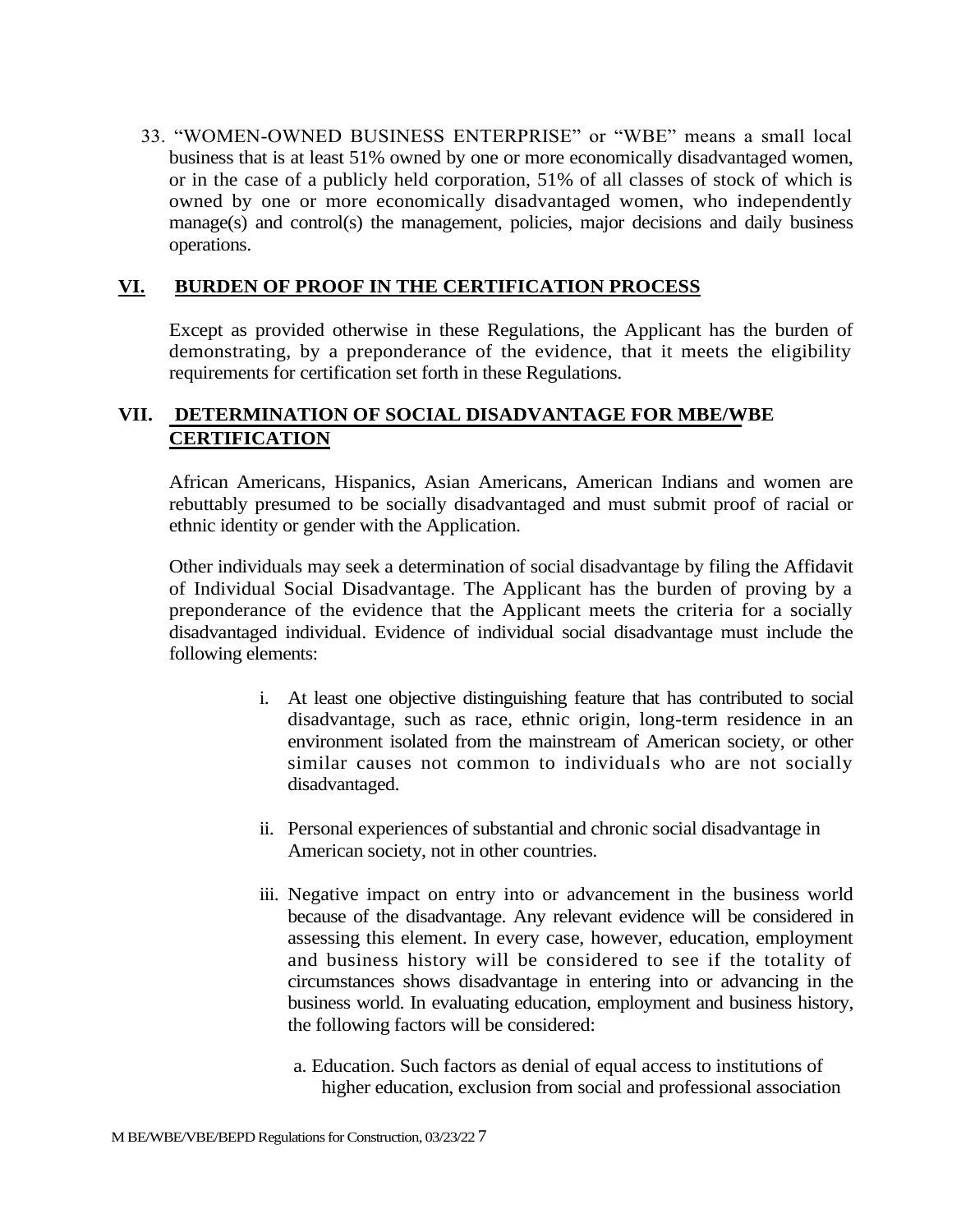with students or teachers, denial of educational honors rightfully earned, and social patterns or pressures which discourage the individual from pursuing professional or business education;

- b. Employment. Such factors as unequal treatment in hiring, promotions and other aspects of professional advancement, pay and fringe benefits, and other terms and conditions of employment, retaliatory or discriminatory behavior by an employer, and social patterns or pressures which have channeled the individual into nonprofessional or non-business fields; and
- c. Business history. Such factors as unequal access to credit or capital, acquisition of credit or capital under commercially unfavorable circumstances, unequal treatment in opportunities for government contracts or other work, unequal treatment by potential customers and business associates, and exclusion from business or professional organizations.
- A. Once the Contracting Equity Officer, receives an Affidavit of Individual Social Disadvantage the form will be dated and time stamped. The date and time stamp will conclusively establish the receipt date of such form.
- B. The Certification Unit will send a written acknowledgement of having received a completed Affidavit of Individual Social Disadvantage to the Applicant and then complete a thorough review. This review may include interviews with the Applicant and review of specific additional information as requested by the staff. Affidavits containing omissions or deficiencies will be returned to the Applicant, with notice of the nature of the omissions or deficiencies. The date and time stamp on a resubmitted form will conclusively establish the receipt date of the form. Nothing in these Regulations will be construed to limit, or in any way prohibit, the City from requesting and giving due consideration to any information obtained from any source relative to any Applicant's determination.
- C. After review by the staff, the Contracting Equity Officer, will refer the completed Affidavit of Individual Social Disadvantage and any supporting documentation to the Board for review and recommendation.
- D. During its review, the Board may request additional information or interviews from the Applicant. Any request for additional information shall be in writing and will require a response within 30 calendar days unless the Applicant requests additional time. If the Applicant fails to respond within 30 calendar days and does not request an extension of time to respond, the Board will close the file and notify the Applicant that the Applicant is no longer being considered.
- E. The Board will make a written recommendation to the Contracting Equity Officer, as to whether or not the Applicant is socially disadvantaged.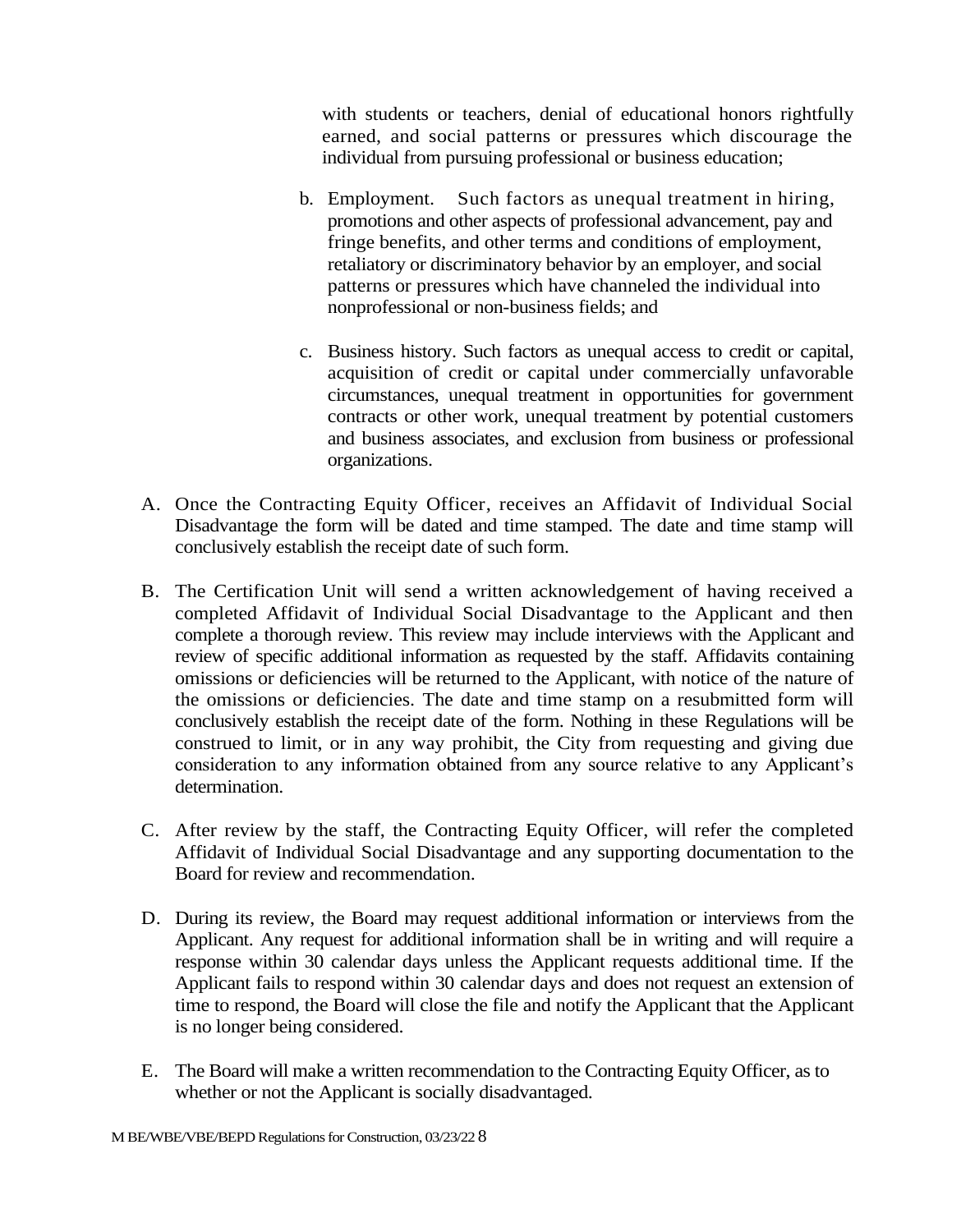- F. The Contracting Equity Officer, will make the final determination regarding the Applicant's status as a socially disadvantaged individual based on the criteria established in this Section.
- G. The final decision of the Contracting Equity Officer, shall be communicated in writing to the Applicant within 15 calendar days of the date of the final determination. The decision of the Contracting Equity Officer, cannot be appealed.

# **VIII. DETERMINATION OF ECONOMIC DISADVANTAGE FOR MBE/WBE CERTIFICATION**

An Applicant for certification as an MBE or a WBE must establish by a preponderance of the evidence that it is owned, managed, and controlled by one or more Economically Disadvantaged individuals. The Applicant's owner(s) must submit a Personal Net Worth Statement and the owner's seven most recent individual federal income tax returns. The owner's personal net worth must not exceed \$2,379,729.54, indexed annually for inflation. As of January 1, 2022, the personal net worth limit for an Economically Disadvantaged individual is \$2,491,543.64.

An individual's personal net worth does not include the individual's ownership interest in an applicant, or other business that is not publicly held, or the individual's equity in any real estate and any related fixtures or furnishings. An individual's net worth also does not include the value of the individual's interest in any pension plans, Individual Retirement Accounts, 401 (k) accounts, or other retirement savings or investment programs. As to assets held jointly with his or her spouse, an individual's personal worth includes only that individual's share or such assets.

#### **IX. DETERMINATION OF SMALL BUSINESS ENTERPRISE STATUS**

An Applicant must be a Small Business Enterprise. To be a Small Business Enterprise, an Applicant's total annual gross receipts, averaged over the most recent seven (7) fiscal years, cannot exceed one and one half times the size of the U.S. Small Business Administration's ("SBA") Size Standards, as promulgated in 13 CFR Part 121.

For Applicants who have been in business for less than seven (7) complete fiscal years, the total gross receipts for the period it has been in business divided by the number of weeks in business, multiplied by 52 cannot exceed one and one half times the size of the SBA Size Standards.

The average annual receipts size of a business concern with affiliates is calculated by adding the seven-year average annual receipts of the business concern with the seven-year average annual receipts of each affiliate.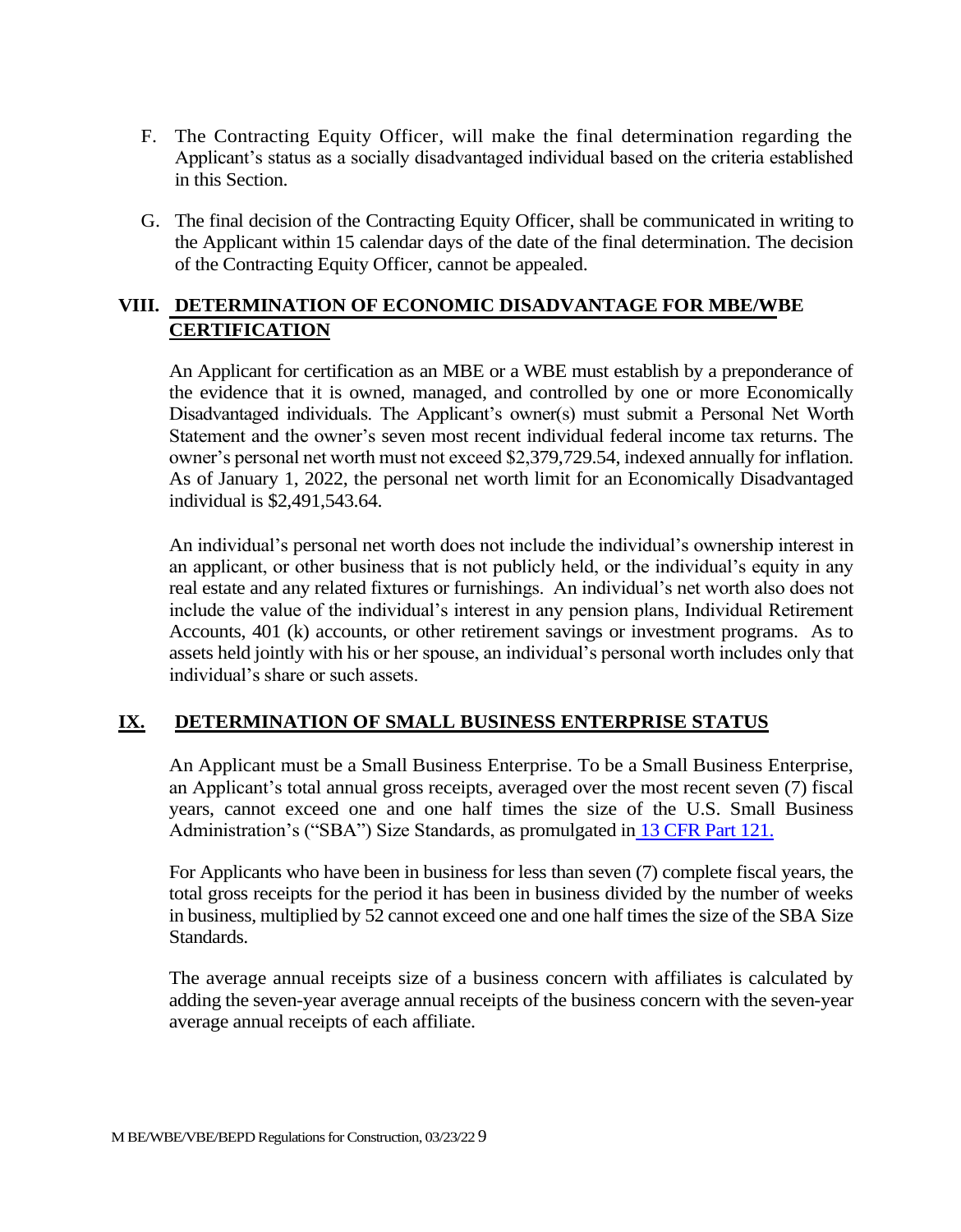# **X. CERTIFICATION ELIGIBILITY**

An Applicant for certification must be operational and in business for profit. The minority, women, and/or veteran owners and/or owners with disabilities ("qualifying owners") of the firm must possess the resources and the expertise to operate in the firm's field of work.

False, erroneous or misleading statements by an Applicant regarding its performance on any contracts, or involvement in contracting or certification-related irregularities with any entity, and non-compliance with reasonable requests of the City for information concerning eligibility shall be accorded substantial weight in determining the Applicant's certification or decertification.

## **A. Ownership and Control**

Ownership acquisition must be through real and substantial contributions of expertise, capital or other tangible personal assets derived from the assets of the qualifying owners. Where expertise is used as the contribution to acquire ownership, the qualifying owners either collectively or individually must demonstrate expertise in all areas of the firm's critical operations.

Determinations of ownership in the Applicant firm by minorities, women, veterans, and individuals with disabilities ("qualifying individuals") shall be made without regard to the community property laws of any state.

- 1. The Applicant must establish by a preponderance of the evidence that it is owned and controlled by qualifying individuals.<sup>2</sup> The Applicant must establish that either collectively or individually the qualifying owner(s):
	- i. Possess demonstrated financial resources to acquire ownership and past experience that verifies demonstrated capability to engage in business in the area of specialty for which certification is sought. It is of no consequence that other partners/owners, spouses or employees have these abilities or resources;
	- ii. Exercise responsibility for the critical areas of the Applicant's daily operations and make independent and unilateral business decisions;

 $\frac{1}{2}$  A nonprofit corporation that is not owned by individuals with disabilities may be eligible for certification as a BEPD if (1) the purpose of the entity includes providing, directly or indirectly, services to individuals, (2) the nonprofit corporation employs individuals with disabilities and pays them an hourly wage that is not less than the federal minimum wage and not on a piece work basis, and (3) the entity's management and daily business operations are controlled by one or more individuals with disabilities as set forth in Section 2 -92-586 of the Municipal Code of Chicago. Furthermore, a for-profit corporation may be eligible for certification as a BEPD if it is directly, indirectly, or beneficially 51% or more owned by individuals with disabilities as set forth in Section 2-92- 586.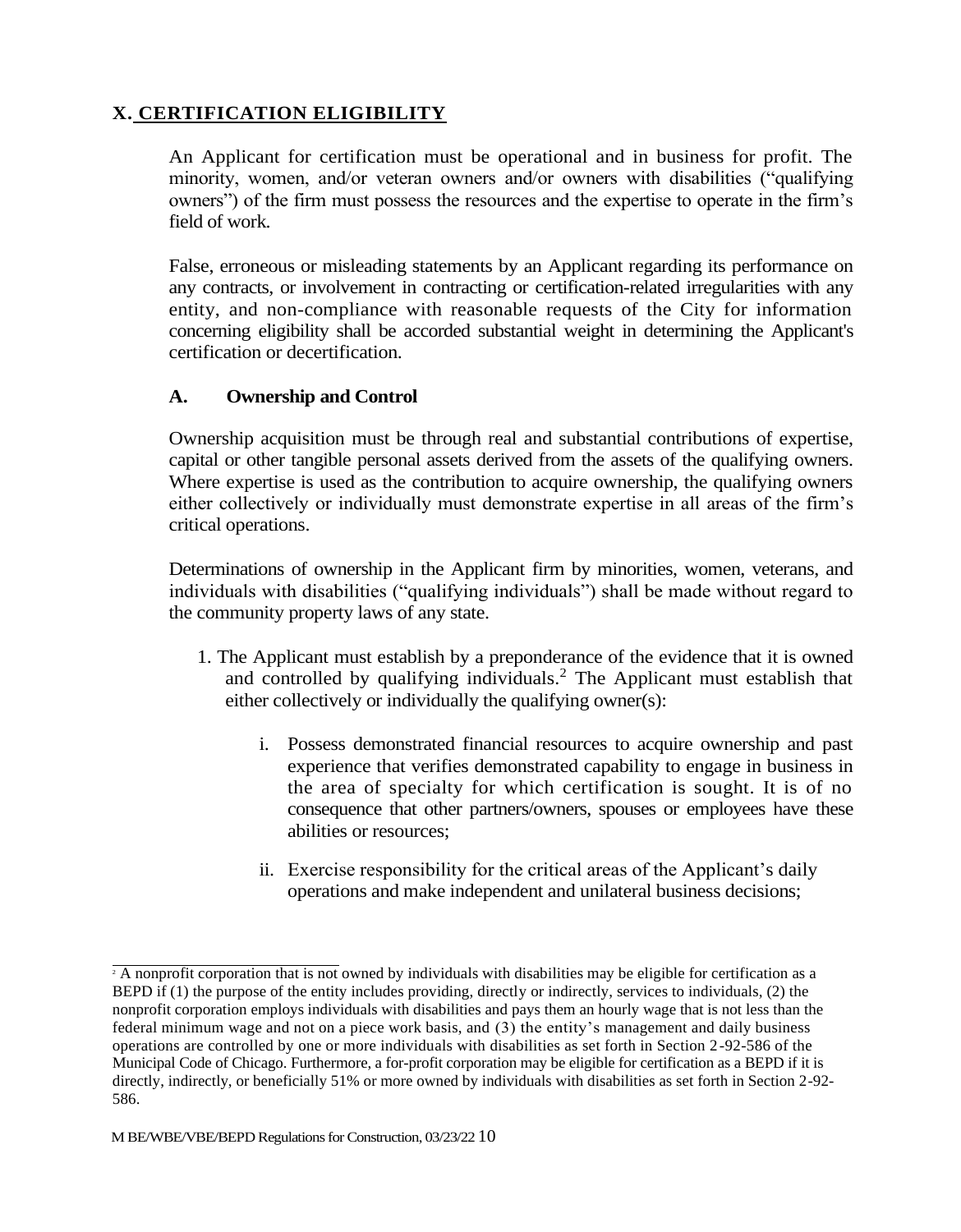- iii. Possess adequate assets or resources to operate self-sufficiently in areas of financing, bonding, supervision, personnel, equipment, materials and facilities;
- iv. Accept risks and profits commensurate with their ownership interests, as well as receive at least 51% of any dividends,

The differences in remuneration between the qualifying owner and other participants in the firm may be considered in determining whether to certify the Applicant. Such consideration shall be in the context of the duties of the persons involved, normal industry practices, the Applicant firm's policy and practice concerning reinvestment of income, and any other explanations for the differences proffered by the Applicant firm. It may be determined that the Applicant firm is controlled by its qualifying owner although that owner's remuneration is lower than that of nonqualifying participants in the firm.

In a case where a non-qualifying individual formerly controlled the firm, and a qualifying individual now controls it, a difference between the remuneration of the former and current controller of the firm can be considered as a factor in determining who controls the firm, particularly when the non-qualifying individual remains involved with the firm and continues to receive greater compensation than the qualifying individual,

- v. If a corporation, exercise control of the board of directors;
- vi. If a partnership, exercise control of the business enterprise as documented in a partnership agreement;
- vii. If a limited liability company, exercise control of the company, as documented in the articles of organization or the regulations and membership in the company and ownership of membership interest;
- viii. A qualifying owner must hold the highest officer position in the company (e.g., chief executive officer or president);
- ix. If a state or local law requires the owner to have a particular license or other credential in order to own and/or control a certain type of firm, then the qualifying individual who owns and controls must possess the required license or credential. If state or local law does not require such a person to have such a license or credential to own and/or control a firm, the Applicant firm cannot be denied certification solely on the ground that its owner lacks the license or credential. However, the absence of the license or credential can be considered as one factor in determining whether the qualifying owners actually control the firm.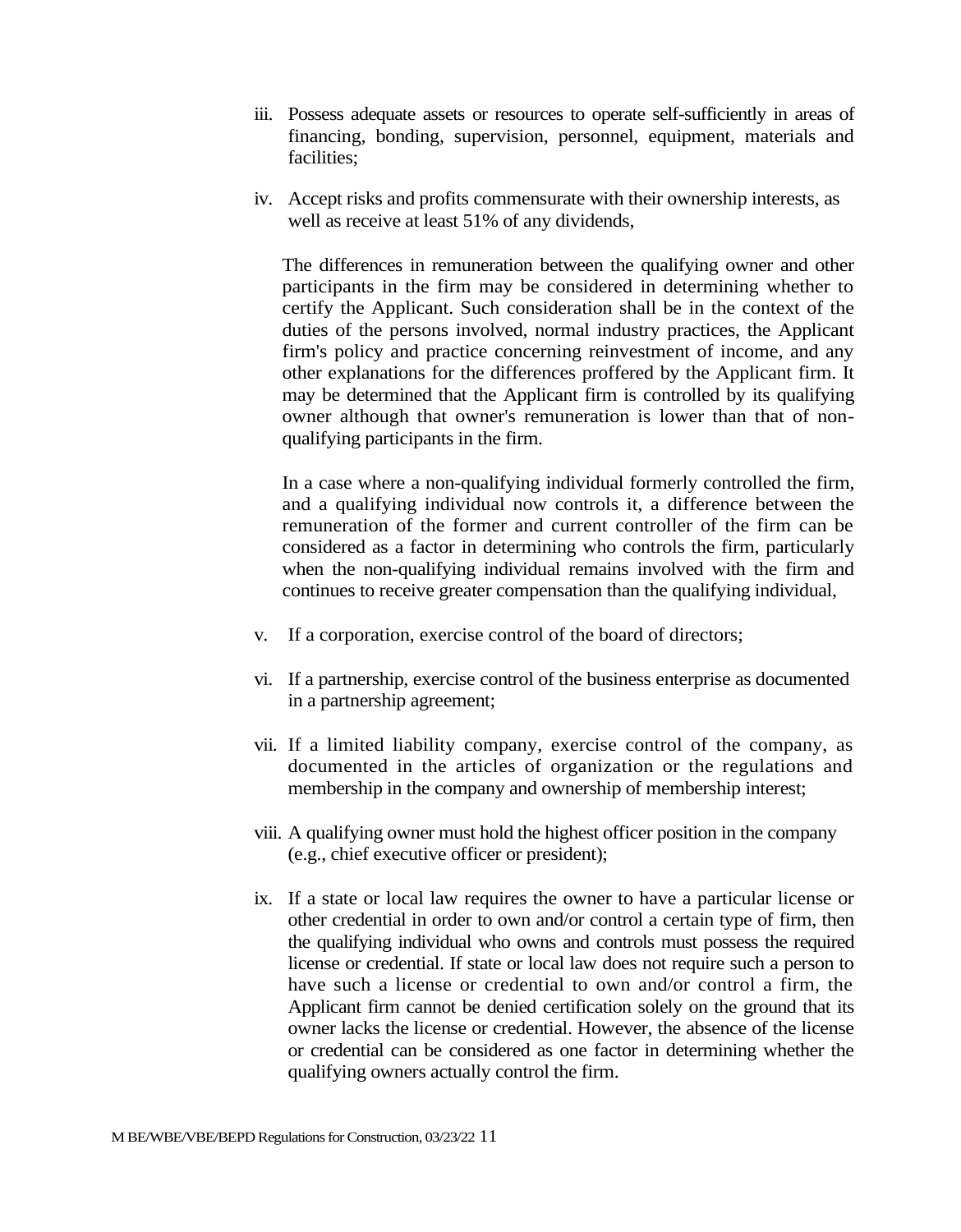- 2. Ownership and control by such qualifying individuals shall be real, continuing and shall go beyond the *pro forma* ownership of the Applicant as reflected in ownership documents. The qualifying owners must enjoy all customary incidents of ownership and share in all risks and profits commensurate with their ownership interests, as demonstrated by a detailed examination of the substance of their business arrangements with others. Ownership is demonstrated by:
	- i. Verifiable assets for acquisition derived from independently owned holdings. A transfer of assets may be considered independently owned holdings only if supported by payment of fair and adequate consideration.
	- ii. Documentation must be found in the business records of the Applicant. The records must clearly show the contribution of such expertise and its value to the Applicant.
	- iii. If the Applicant is a corporation, the ability to transfer stock, title, and possession of securities that represent ownership of the applicant by qualifying individuals and are directly and physically held by them, without limitation by non-qualifying individuals. All securities that constitute ownership of a firm shall be held directly by qualifying individuals. Except as provided in this paragraph (iii), no securities or assets held in trust, or by any guardian for a minor, are considered as held by qualifying individuals in determining the ownership of a firm. However, securities or assets held in trust are regarded as held by qualifying individuals for purposes of determining ownership of the firm, if—
		- (a) The beneficial owner of securities or assets held in trust is a qualifying individual, and the trustee is the same or another such individual; or
		- (b) The beneficial owner of a trust is a qualifying individual who, rather than the trustee, exercises effective control over the management, policy-making, and daily operational activities of the firm. Assets held in a revocable living trust may be counted only in the situation where the same qualifying individual is the sole grantor, beneficiary, and trustee.
	- iv. Debt instruments from financial institutions or other organizations that lend funds in the normal course of their business do not render a firm ineligible, even if the debtor's ownership interest is security for the loan.
- 3. Contributions of capital or expertise by qualifying owners to acquire their ownership interests in the Applicant must be real and substantial and be in proportion to the interest(s) acquired. Such contributions will not be required if the qualifying owner can demonstrate that it has received a bona fide inheritance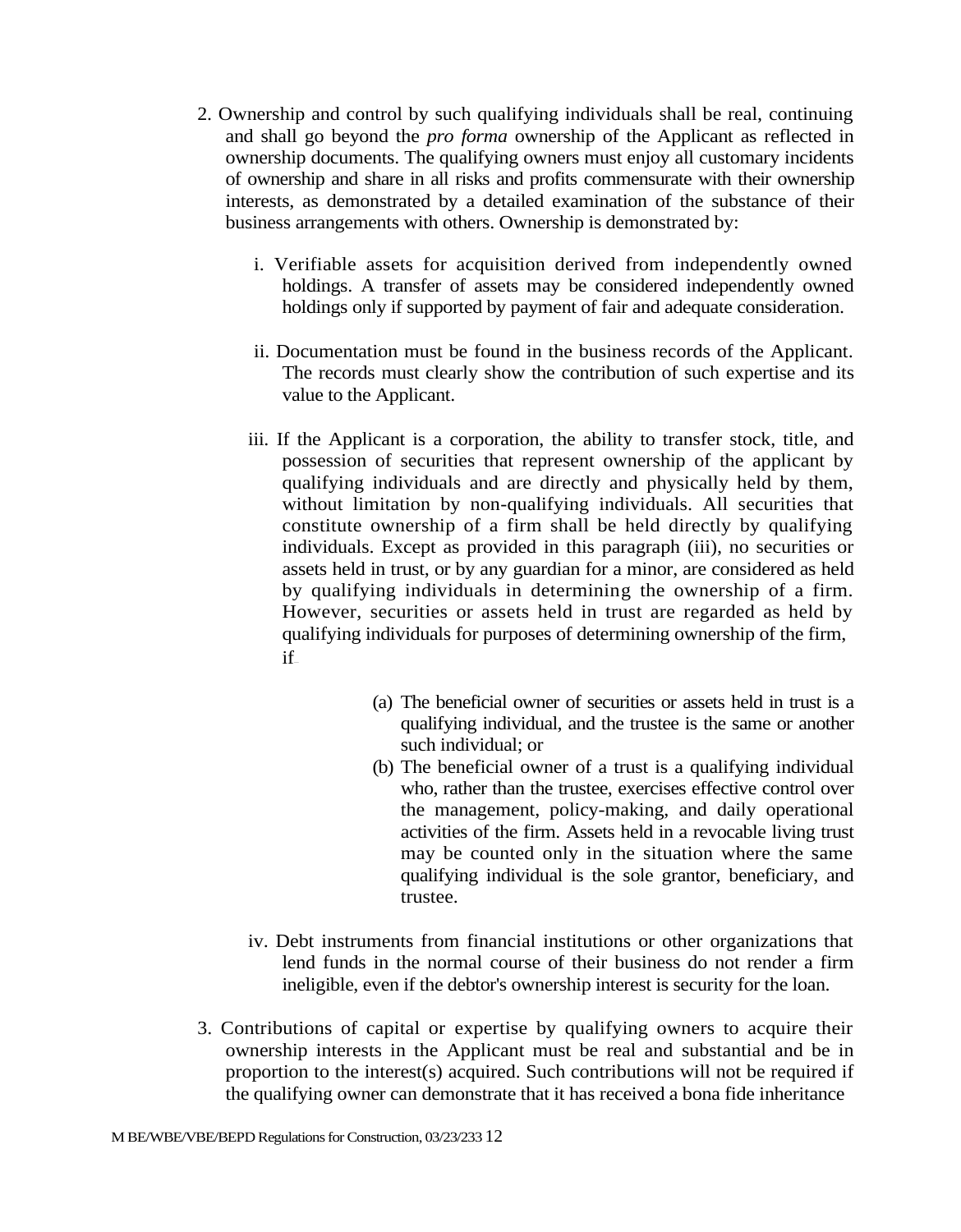from a deceased Relative to acquire ownership, which inheritance was not made for the purpose of obtaining certification. For purposes of this determination, a Relative shall mean an immediate family member, a sibling, a parent or a grandparent. Contributions of capital or expertise are also not required if the qualifying owner acquires its ownership interest in the Applicant as a gift from a Relative, subject to the following exceptions. For the purposes of these Regulations, "gift" includes the acquisition of interests in a business or other assets obtained for a nominal sum or an amount below market value

(1) It shall be presumed as not being held by qualifying individual, for purposes of determining ownership, all interests in a business or other assets obtained by the individual as the result of a gift from a Relative who is:

- i. substantially involved in the Applicant firm, or an affiliate of that firm;
- ii. substantially involved in the same or a similar line of business; or
- iii. engaged in an ongoing business relationship with the Applicant firm, or an affiliate of that firm.

(2) To overcome this presumption and permit the gifted interests or assets to be counted, the qualifying owner must demonstrate, by clear and convincing evidence, that:

- i. the gift or transfer to the qualifying owner was made for reasons other than obtaining certification; and
- ii. the qualifying owner controls the management, policy, and operations of the firm, notwithstanding the continuing participation of the Relative who provided the gift or transfer.
- 4. Insufficient contributions of capital or expertise shall include, but are not limited to:
	- i. Promises to contribute capital or expertise in the future.
	- ii. Notes payable from qualifying owners to the Applicant or owners who are not qualifying individuals.
	- iii. Participation in the Applicant by qualifying owners as mere employees.
	- iv. Provision by any owner of goods, services, or equipment having an actual or estimated value based upon industry standards substantially less than the value attributed in the Application.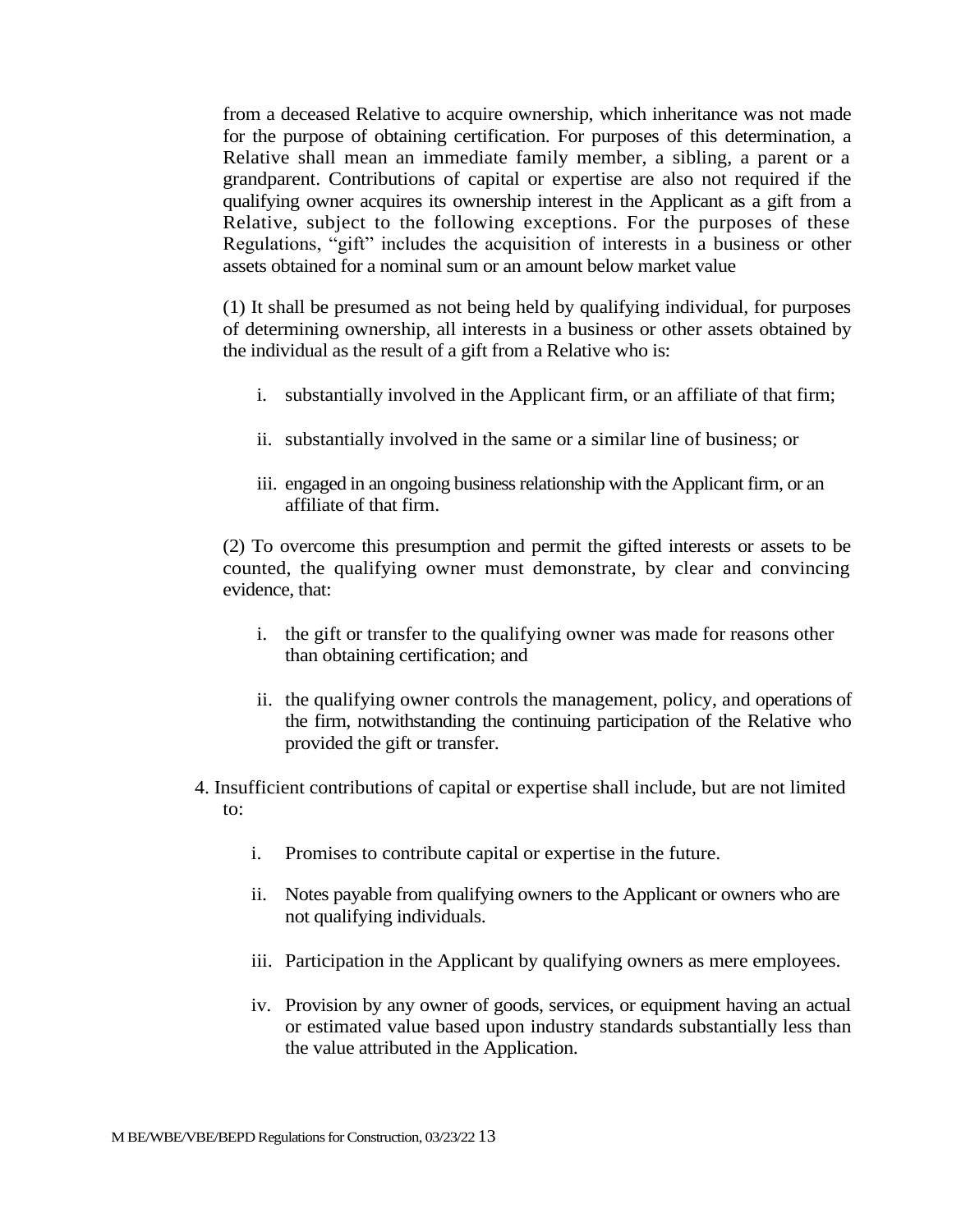- 5. Qualifying owners must, either collectively or individually, possess the power to direct or cause the direction of management, policies, and objectives of the Applicant and to make all substantive day-to-day decisions on the Applicant's major and essential operations. Those persons who have the ultimate power to hire and fire the managers can be considered as controlling the business. No formal or informal restrictions of any kind may exist which limit the customary discretion necessary to actual business control by the qualifying individual. Unless mandated by law, no restrictions in by-law provisions, partnership of limited liability company agreements, or charter requirements may exist which limit qualifying individuals from effective and continuous control of the Applicant or which prevent qualifying individuals, without the cooperation of any owner who is not a qualifying individual, from making any operational business decision for the Applicant. In all cases, any business relationship between Applicant and its qualifying owners and non-qualifying individuals shall be given scrutiny.
- 6. In order to be viewed as controlling a firm, an Eligible Owner cannot engage in outside employment or other business interests that conflict with the management of the firm or prevent the individual from devoting sufficient time and attention to the affairs of the firm to control its activities. For the purposes of these Regulations, it shall be presumed, unless conclusively established otherwise, that the status of any qualifying individual as an owner/manager of the Applicant shall require full-time participation by the person in the management of the Applicant's day-to-day activities, unless the firm always operates on a part-time basis (evenings only and/or weekends) and the individual controls the firm while the firm is operating. Ownership interests of qualifying owners not participating in the Applicant's operations on an active and substantial basis shall be excluded from the determination of whether the Applicant is owned and controlled by qualifying individuals. In addition, employment histories of all owners and managers shall be reviewed and verified to determine the administrative and business expertise and involvement by such persons in activities and employment that may contradict any representation of full-time management participation.

Absentee management or ownership by any qualifying owner who does not assume and exercise an active and substantial role in the Applicant's day-to-day management shall be considered in the determination of whether the Applicant is owned and controlled by qualifying individuals.

7. Owners of the Applicant who are not qualifying individuals shall not be vested with the primary responsibility or ability to direct its day-to-day management operations. In cases where evidence indicates that major management activities (e.g., hiring and firing of management personnel, equipment/supply acquisitions and purchases, negotiating contracts, estimating contract costs and approval, and check signing) of the Applicant are performed by persons other than the qualifying owners, persons actually performing such duties shall be presumed to control those aspects of the Applicant's business. Where business documents vest an officer of the applicant with the primary responsibility or ability to direct the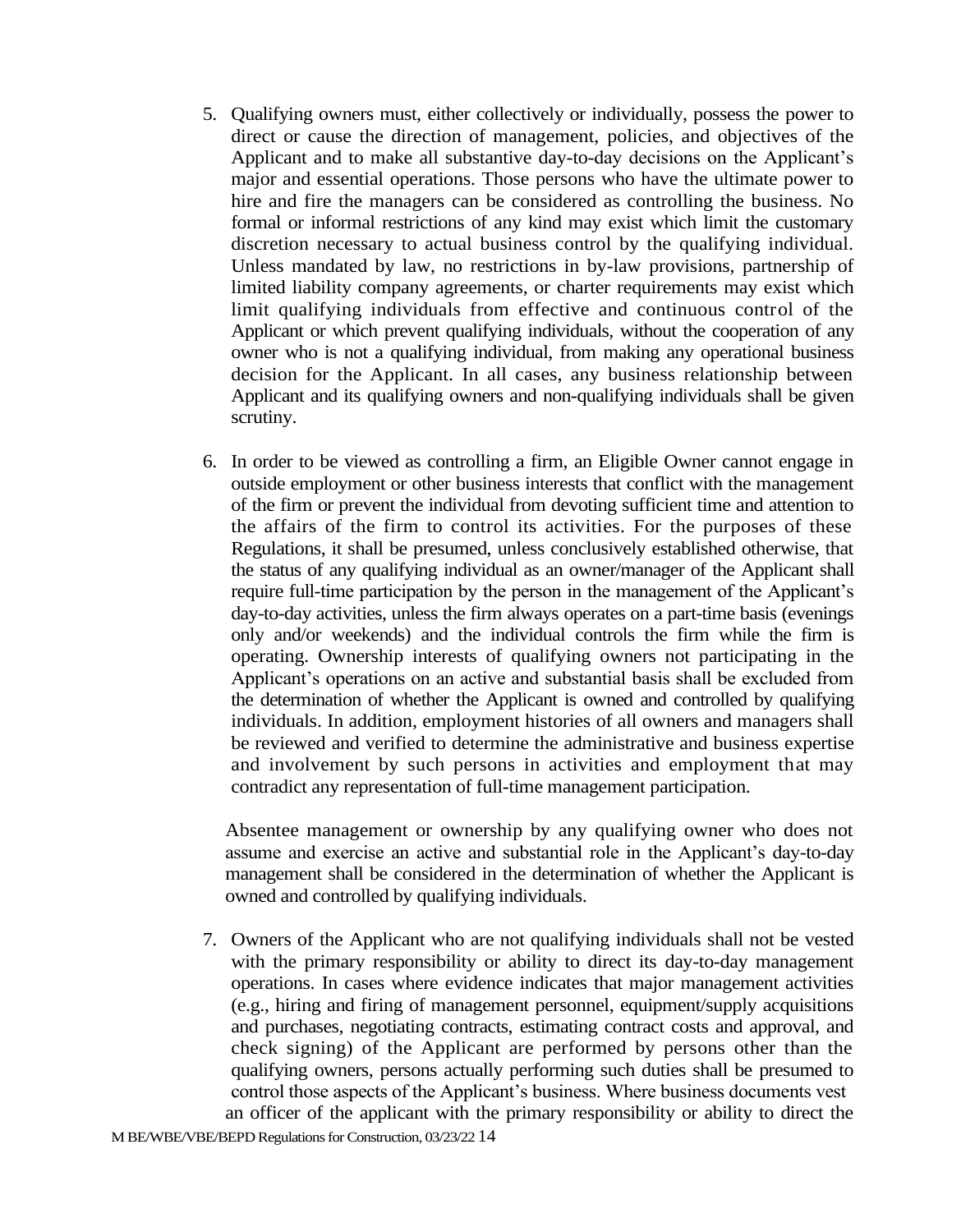Applicant's day-to-day management operations, that officer must be a qualifying owner.

8. The intra-family transfer of ownership in an existing firm or on-going business to a qualifying individual except by demise shall be rebuttably presumed invalid for purposes of eligibility for certification.

#### **B. Viability and Independence**

- 1. The Applicant must be an economically viable business. Economic viability shall be determined by its capital structure as established by audited or auditable financial statements, or income projections when the Applicant is a new business. Viability will also be determined by review of at least the following criteria:
	- i. Possession of insurance, bonds and/or licenses (e.g., sewer contractor, plumber, etc.) mandated by applicable governmental agencies to perform the work the Applicant represents as its area(s) of specialty or expertise;
	- ii. Access to real properties and facilities from which to conduct day-to-day business operations;
	- iii. Employment of and/or access to employment of persons in sufficient numbers and with expertise essential to satisfactory contract performance in its area(s) of specialty or expertise;
	- iv. The Applicant's ownership of and/or access to equipment, goods, supplies, etc., essential to its satisfactory performance in its area(s) of specialty or expertise; and
	- v. Good standing with the Secretary of State or other relevant authority of the state in which the Applicant is incorporated or organized.
- 2. The Applicant must be an independent business. Independence shall be examined with reference to the perceived ability of the Applicant to perform satisfactorily in its area(s) of specialty or expertise without substantial reliance upon finances, resources, expertise, manpower, facilities, or equipment of non-qualifying individuals. Recognition of the Applicant as a separate and distinct entity by governmental taxing authorities shall not be dispositive of the Applicant's assertion of independence. Independence shall be established by reviewing the following criteria:
	- i. The date the business was established.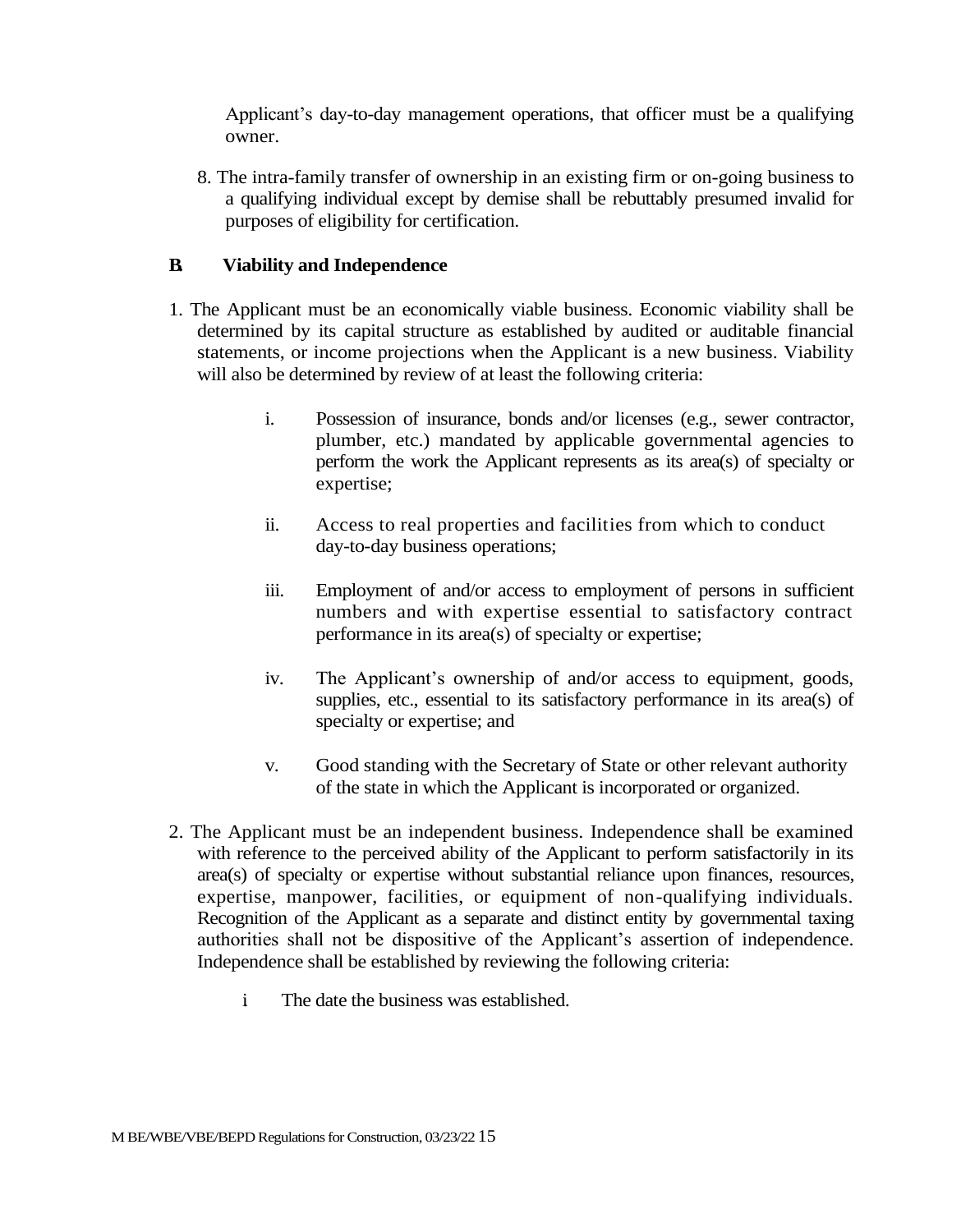- ii. The degree to which financial, equipment leasing, business and other relationships with non-qualifying individuals vary from normal industry practice.
- iii. The determination of adequacy of expertise without the need to rely upon a non-qualifying individual.
- iv. In the following and other appropriate cases, the Applicant shall be closely scrutinized to determine its true abilities to operate viably and independently of non-qualifying individuals or to otherwise meet the following viability and independence criteria:
	- (a) The Applicant's status as a party to any long term (i.e., more than three year) contract, lease or lease agreements with non-qualifying individuals.
	- (b) The Applicant's status as a party to any contract, lease, or lease agreements on terms at variance with industry standards or prudent business practices.
	- (c) Interlocking stock ownership of the Applicant and businesses owned by non-qualifying individuals in the same or a related industry.
	- (d) Common directors or officers between the Applicant and businesses owned by non-qualifying individuals.
	- (e) The Applicant's use of employees, equipment, expertise or facilities shared with or obtained from businesses owned by non-qualified individuals.
	- (f) The receipt by the Applicant's non-qualified owners of financial benefits (e.g., dividends, loans, salaries, and distributions) from the Applicant that exceed their proportionate ownership interests.
	- (g) Newly established firms and firms whose ownership and/or control have changed since the date of the advertisement of a specification or the date the Applicant has indicated that a bid response will be submitted.
	- (h) Any previous or continuing employer-employee relationship between present qualifying owners and those who are not qualifying individuals to ensure that all qualifying owners actually have the requisite independent ownership and management responsibilities and capabilities.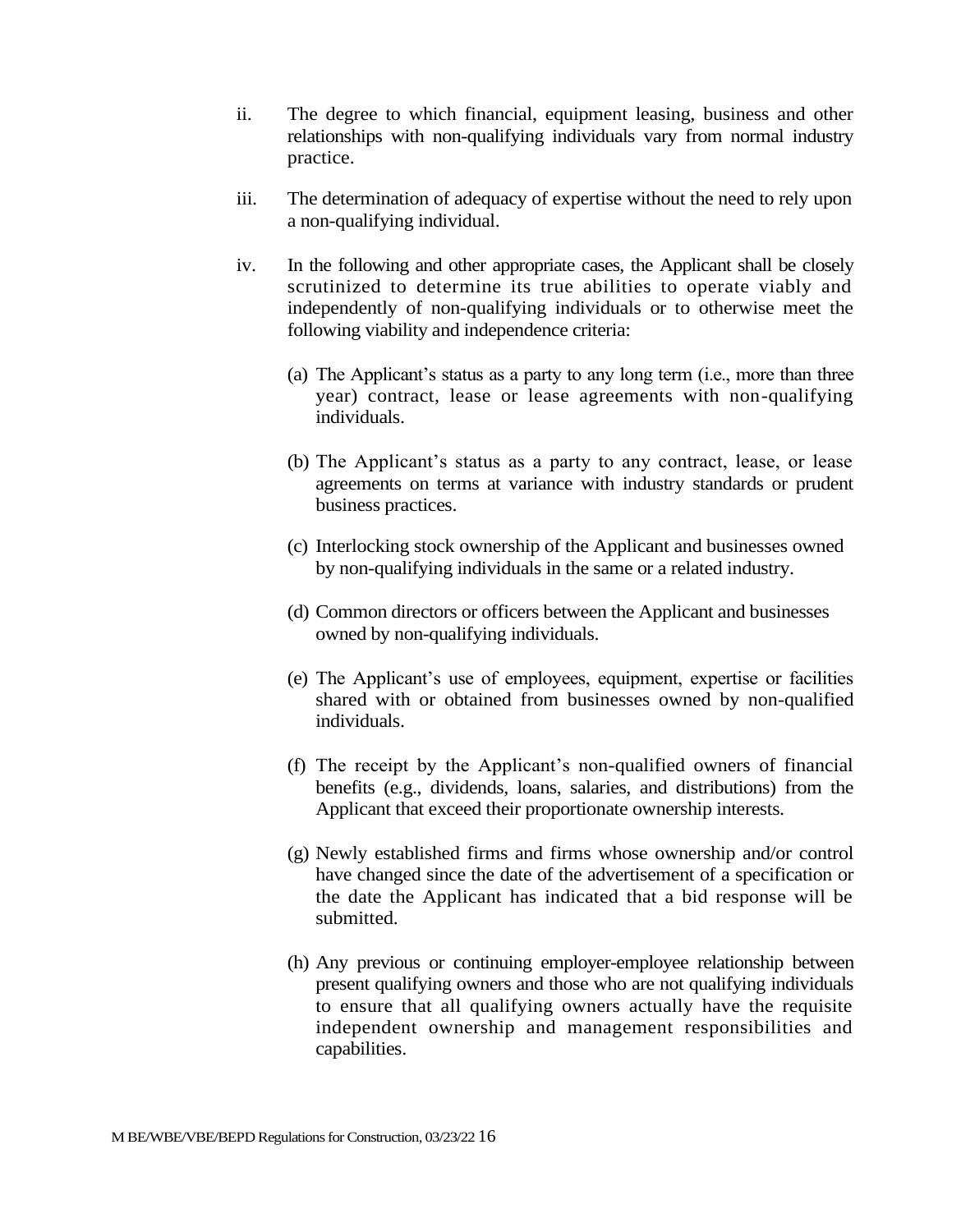3. All information provided by the Applicant shall demonstrate the Applicant's ability to obligate itself contractually, without prior approval of non-qualifying individuals, to a prime contractor, joint venture and/or the City in the performance of a contract, subcontract or legally binding agreement, and to perform the through the use of its own employees and/or equipment.

#### **XI. APPLICATION FOR CERTIFICATION**

- A. The Applicant for initial certification shall file with the Contracting Equity Officer, a completed online Application.
- B. The following materials, as applicable, must be electronically attached to the online Application as part of the certification application:
	- i. Documents establishing ethnicity and gender, e.g., birth certificates, passports, naturalization papers, resident alien card, tribal enrollment cards, or the Chicago Municipal ID card (may also be referred to as the "Chicago ID Card", the "Chicago ID", "CityKey", or "Municipal ID"), if applicable;
	- ii. Documents establishing ownership of record, including articles of incorporation, by-laws, partnership agreements, limited liability company agreements, issued stock certificates, shareholder agreements, minutes of initial and most recent Board of Directors' meetings, and corporate income tax returns;
	- iii. Documents establishing that ownership was acquired through real and substantial contributions of expertise, capital or other tangible personal assets;
	- iv. Documents establishing that the contributions are derived from the assets of the individual(s), including bank receipts, stock certificates, and corporate minutes;
	- v. Documents establishing the Applicant's personal net worth, including, but not limited to, Personal Net Worth Statement, bank account statements, mortgages, tax returns (personal and corporate), and investment statements;
	- vi. Documents establishing the gross receipts of the Applicant's firm for the last 7 years, or in the case of a newly formed business, an opening balance sheet and/or business plan and current and previous seven years individual tax returns of the owners;
	- vii. Documents establishing access to real properties to conduct business (e.g. real estate deeds, rental lease agreements and mortgage agreements);
	- viii. Resumes of owners, managers, partners and other key personnel;
	- ix. Titles to or leases for major equipment and/or vehicles;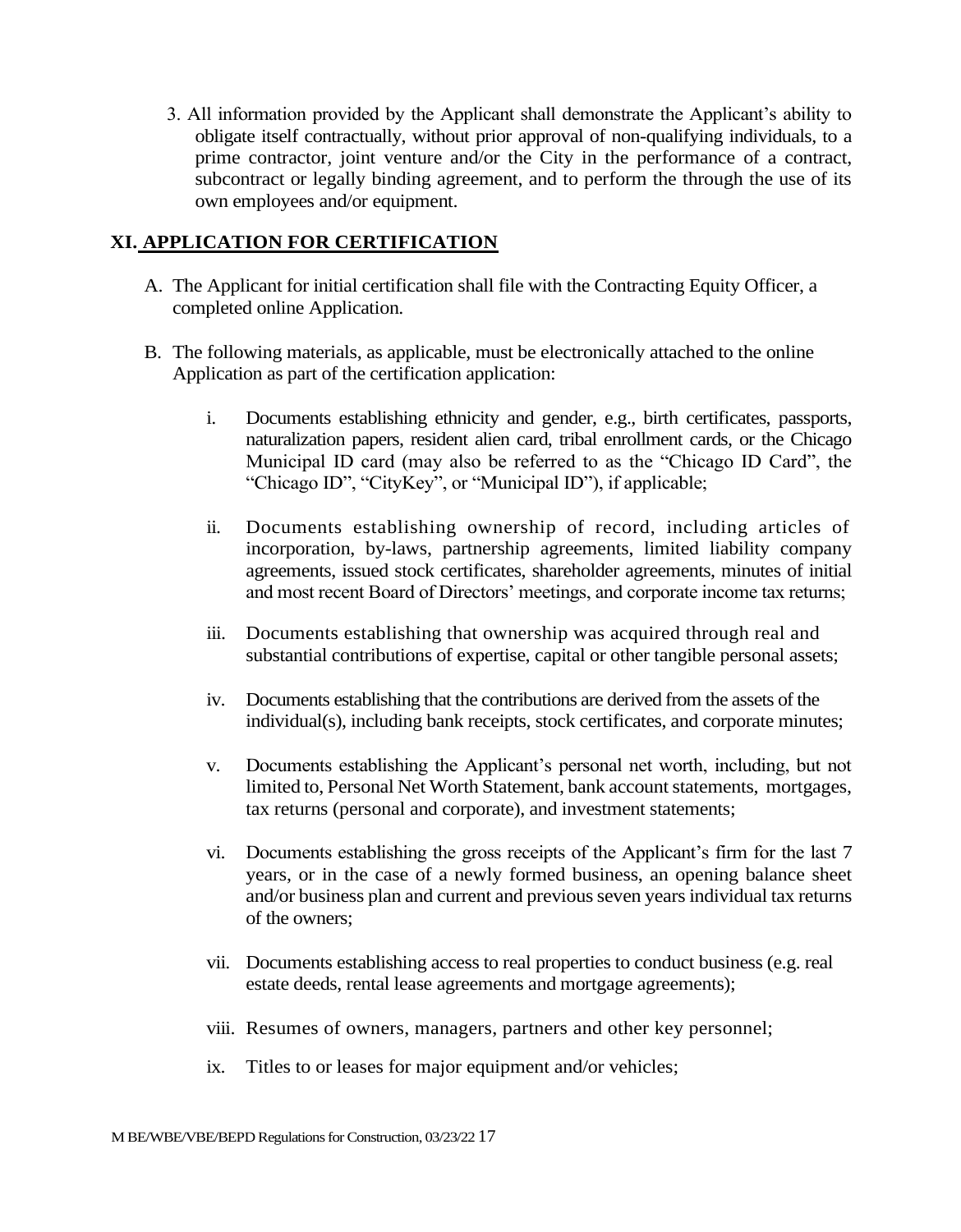- x. Past and current loan agreements of applicant or between any owners;
- xi. Evidence of contracts with clients or suppliers;
- xii. References;
- xiii. Licenses or permits (if applicable)
	- A general contractor's license is required for general contractors.
	- A City of Chicago trade license is required for trades, including, but not limited to, mason contractors, electricians, plumbing contractors, crane operators, and elevator mechanics.
	- A public vehicle license and/or a public chauffeur license is required for transportation companies.
	- A City of Chicago business license is required for businesses operating retail, food establishments, manufacturing facilities, personal services or home businesses, among other things in the City of Chicago.
	- Lawyers, architects, engineers, accountants, interior designers, roofing contractors, and private detectives are among some of the many professions that are regulated by the State of Illinois and require a professional license.
	- Pesticide license by Cook County for pest control companies,
	- Hazardous Waste Permit is required for storage, treatment or disposal of hazardous waste.
	- Illinois Special Waste Hauling Permit is required for transporters of hazardous waste;
- xiv. Documents certifying service in and discharge or separation from US armed forces under not dishonorable conditions (if applicable);
- xv. Documents establishing the employment of individuals with disabilities and the payment of an hourly wage not less than the federal minimum wage, and not on a piece work basis (if applicable); and
- xvi. Documents establishing a nonprofit's purpose involves directly or indirectly providing services to individuals with disabilities (if applicable).
- C. All Sworn Affidavits to the Application shall be executed by the owner or duly authorized officer of the Applicant and notarized. If such forms are signed by any party other than the president and secretary of a corporation, the general partner(s) of a partnership, the members of a limited liability company, or the owner of a sole proprietorship, such party must also submit evidence of his or her authority to execute the form(s). Material factual representations in such form(s) shall be based upon the personal knowledge of the person executing the form(s).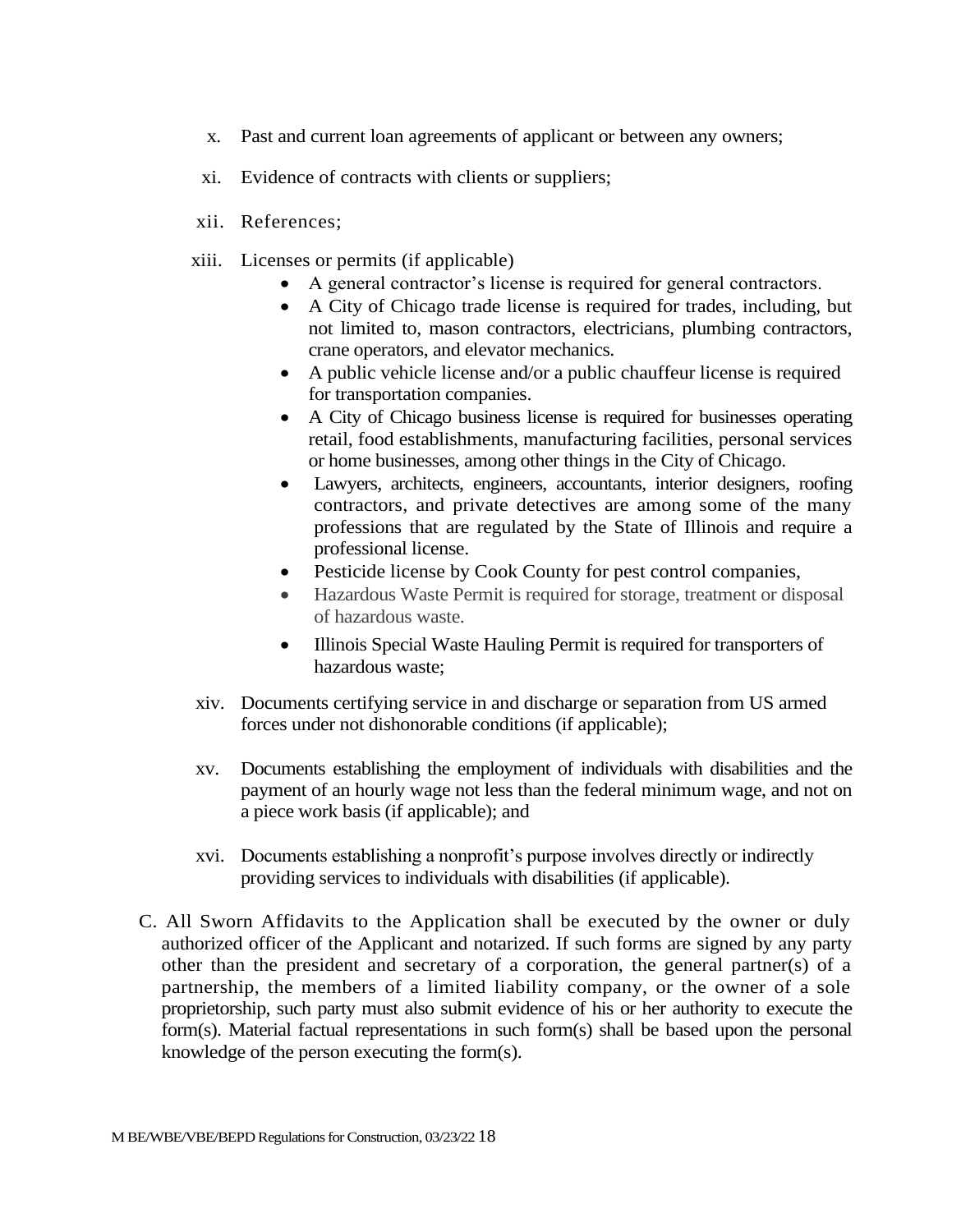- D. Completion and submission of the online Application shall authorize the Contracting Equity Officer to obtain from third persons (e.g., banks, utility companies, business references, and lessors/lessees) information relevant to any Applicant's eligibility for certification.
- E. Until certified, unless the firm is certified by Cook County as an MBE and/or WBE, an Applicant shall not be counted toward fulfillment of contract goals on City construction contracts nor may its work be counted towards the percentage of work for which a bid incentive is taken into consideration in the award of a contract. The absence of certification, however, shall in no way affect any Applicant's right to bid or submit a proposal for any City construction contract.
- F. Changes in an Applicant's or Certified Firm's ownership, management, officers or financial relationships which may impact the eligibility of the Applicant or Certified Firm must be communicated by the Applicant or Certified Firm in writing to the Contracting Equity Officer within 10 business days of such change(s). Failure to communicate such changes shall constitute grounds for denial of certification or decertification.
- G. Certification shall be limited to the area(s) of specialty or expertise determined by the Contracting Equity Officer, to be most reflective of the Applicant's demonstrated specialty or expertise. The City of Chicago utilizes the North American Industry Classification System (NAICS) to determine areas of specialty, which can be found at [http://www.census.gov/eos/www/naics/.](http://www.census.gov/eos/www/naics/) An Applicant may be certified in more than one area of expertise, so long as the eligibility criteria are met.

Applicants desiring to be certified in additional areas of competence may submit an expansion request on line by requesting to add or update a commodity code. or by incorporating an expansion request into a No Change Affidavit submission. An expansion request must be in writing and accompanied by supporting documents. The review of an expansion request may include, among other things, site visits, personal interviews with the Applicant, and specific additional information as requested by the City. Until certification is awarded, participation on a contract in an uncertified area shall not count toward fulfillment of contract goals. An Applicant denied certification in an additional code through an expansion request cannot reapply for addition of that same code for one year from the date of the final determination, unless the Applicant demonstrates that extraordinary circumstances exist regarding its expansion request, and the Contracting Equity Officer determines, in her sole discretion, that the one year waiting period may be waived.

- H. All Applicants submitting an Application shall affirm, as a pre-condition to consideration for certification that neither the Applicant nor any principal, officer, owner, or any other person having decision making authority in the Applicant, nor any affiliates of the Applicant:
	- i. is currently indicted or charged with, or has admitted guilt of, or has ever been convicted of, or placed under supervision for, any criminal offense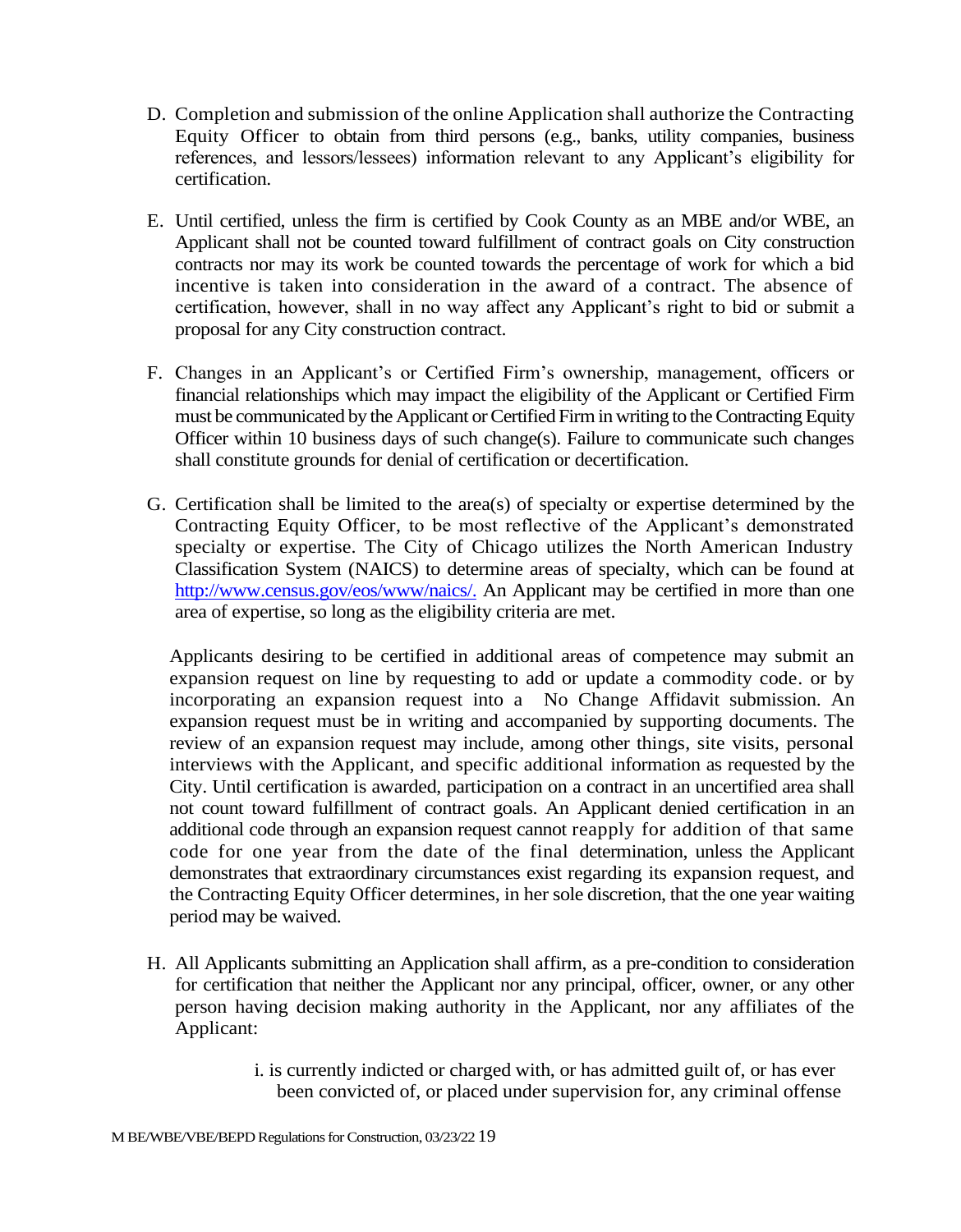involving actual, attempted, or conspiracy to commit bribery, theft, fraud, forgery, perjury, dishonesty or deceit against an officer or employee of the City or any sister agency;

- ii. is presently debarred, suspended, proposed for debarment, declared ineligible or voluntarily excluded from any transactions by any federal, state or local unit of government;
- iii. have, within a five-year period preceding the date of their Application, been convicted of a criminal offense, adjudged guilty, or had a civil judgment rendered against them in connection with: obtaining, attempting to obtain, or performing a public (federal, state or local) transaction or contract under a public transaction; a violation of federal or state antitrust statutes; fraud; embezzlement; theft; forgery; bribery; falsification or destruction of records; making false statements; or receiving stolen property;
- iv. is presently indicted for or otherwise criminally or civilly charged by a governmental entity (federal, state or local) with commission of any of the offenses enumerated in the preceding paragraph (iii);
- v. has, within a five-year period preceding the date of the Application, had one or more public transactions (federal, state or local) terminated for cause or default;
- vi. has, within a five-year period preceding the date of the Application, been convicted, adjudged guilty, or found liable in a civil proceeding, or in any criminal or civil action, including actions concerning environmental violations, instituted by the City or by the federal government, any state, or any other unit of state or local government;
- vii. bribed or attempted to bribe, or been convicted or adjudged guilty of bribery or attempting to bribe, a public officer or employee of the City, the State of Illinois, or any agency of the federal government or of any state or local government in the United States of America, in that officer's or employee's official capacity, or made an admission of such conduct that is a matter of record, but for which no prosecution was initiated;
- viii. agreed or colluded with other bidders or prospective bidders, or been a party to any such agreement, or been convicted or adjudged guilty of agreement or collusion among bidders or prospective bidders, in restraint of freedom of competition by agreement to bid a fixed price or otherwise, or made an admission of such conduct that is a matter of record, but for which no prosecution was initiated;
- ix. violated the provisions of Chicago Municipal Code Section 2-92-610 (living wage ordinance);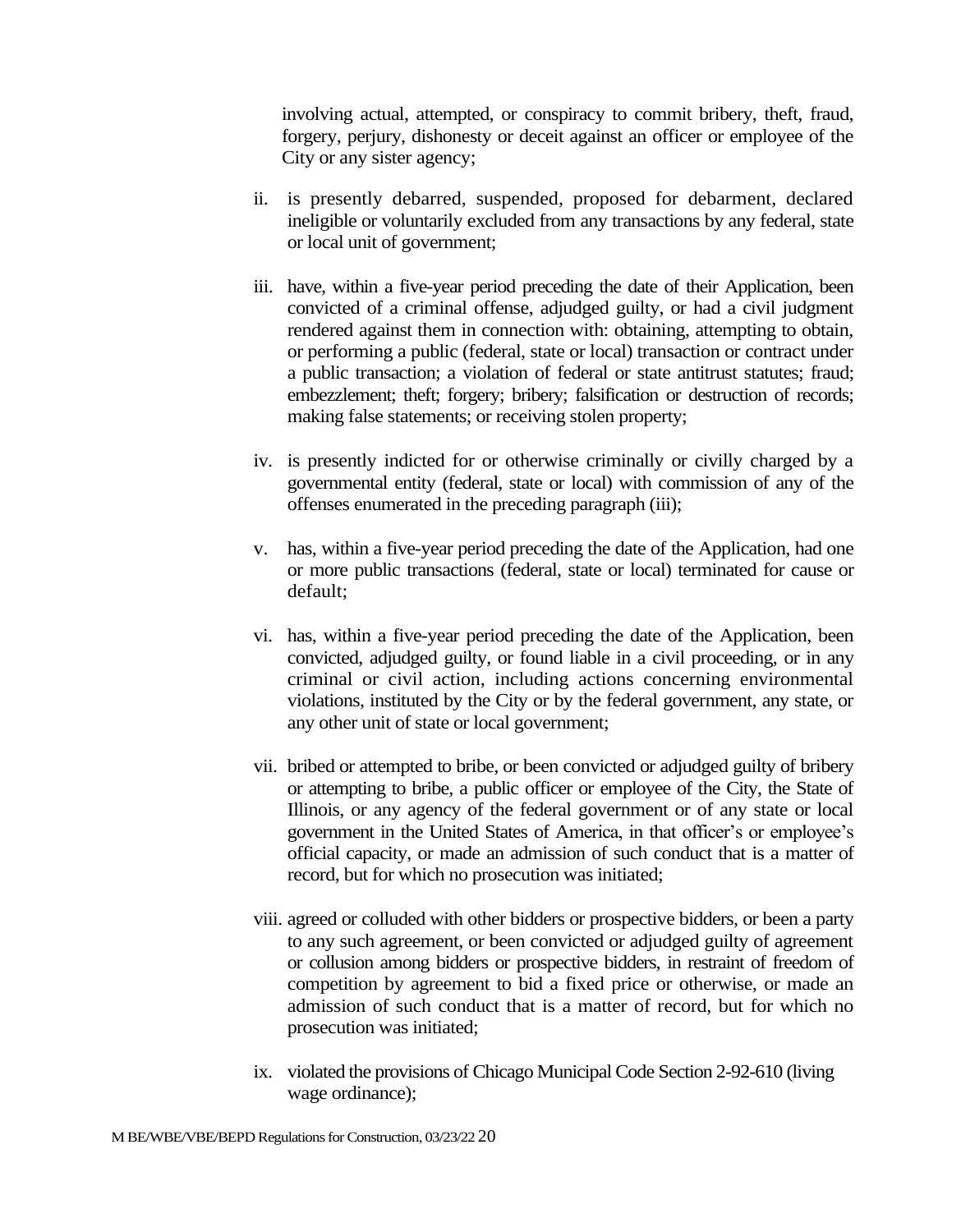- x. has been barred from contracting with any unit of state or local government as a result of engaging in or being convicted of (1) bid-rigging in violation of 720 ILCS 5/33E-3; (2) bid-rotating in violation of 720 ILCS 5/33E-4; or (3) any similar offense of any state or of the United States of America that contains the same elements as the offense of bidrigging or bid-rotating; or
- xi. is listed on any of the following lists maintained by the Office of Foreign Assets Control of the U.S. Department of the Treasury or the Bureau of Industry and Security of the U.S. Department of Commerce or their successors: the Specially Designated Nationals List, the Denied Persons List, the Unverified List, the Entity List and the Debarred List.
- I. All Applicants submitting an Application shall also affirm, as a pre-condition to consideration for certification, as follows:
	- i. To the best of the Applicant's knowledge after reasonable inquiry, a complete list of all current employees of the Disclosing Party who were, at any time during the 12-month period preceding the date of this Application, an employee, or elected or appointed official, of the City of Chicago;
	- ii. To the best of the Applicant's knowledge after reasonable inquiry, a complete list of all gifts that the Applicant has given or caused to be given, at any time during the 12-month period preceding the date of the Application, to an employee, or elected or appointed official, of the City of Chicago. For purposes of this statement, a "gift" does not include: (i) anything made generally available to City employees or to the general public, or (ii) food or drink provided in the course of official City business and having a retail value of less than \$20 per recipient;
	- iii. No principal, officer, owner or any person having decision-making authority or any direct or indirect interest in the Applicant has, within one year of the date of such form, owned a direct or indirect interest in, or been financially affiliated with, any firm to which certification has been denied or withdrawn by any governmental entity where such denial or withdrawal was based, in whole or in part, upon false information contained in Application for certification that was filed with any governmental agency and was signed by such person; and
	- iv. During any periods that a certification is effective, all books and records in the Applicant's and its agent's possession, which may prove or disprove eligibility, shall be open for inspection and examination by the Contracting Equity Officer, or his or her designee, upon reasonable notice.
- J. The following policies apply to Suppliers, Distributors and Brokers pursuant to the Department of Procurement Services Supplier/Distributor/Broker Policy (Attachment 3) to the Application. See Attachment 3 for the additional documentation required in support of the Applicant firm's status as a Supplier or Distributor.

M BE/WBE/VBE/BEPD Regulations for Construction, 03/23/22 21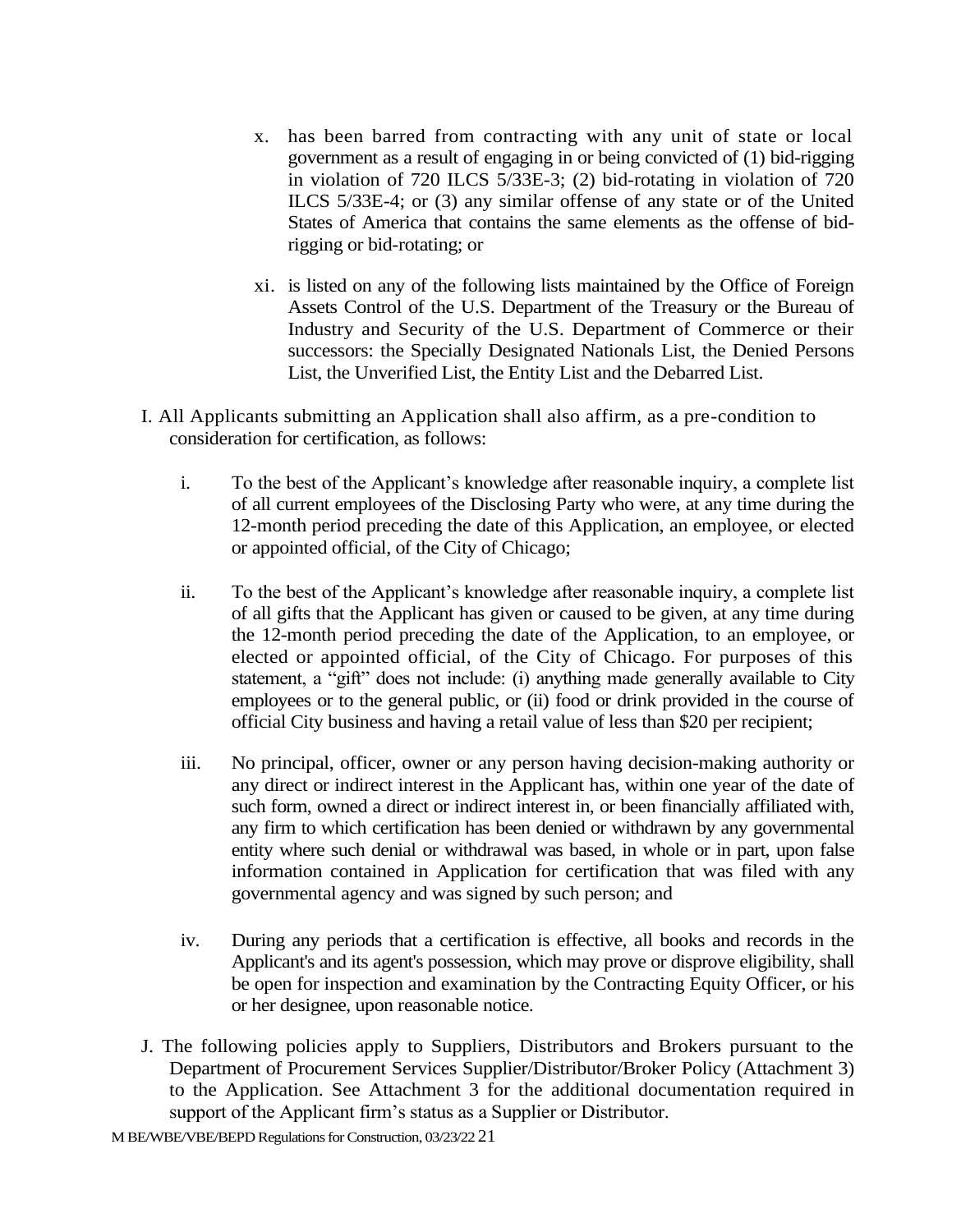- i. Supplier Policy: To be certified as a supplier, the Applicant firm must be a regular dealer which is a firm that owns, operates or maintains a store, warehouse or other establishment in which materials, supplies, articles or equipment are bought, kept in stock and regularly sold or leased to the public in the usual course of business. Additionally, the Applicant firm must be a business that engages as its principal business and under its own name in the purchase and sale or lease of the products in question. An Applicant firm may be a regular dealer in such bulk items as petroleum products, steel, cement, gravel, stone or asphalt without owning, operating or maintaining a place of business, if the firm owns and operates distribution equipment for the products. Any supplementing of a regular dealer's own distribution equipment shall be by a long-term lease agreement and not on an ad hoc or contract-by-contract basis.
- ii. Distributor Policy: Firms not operating as a regular dealer or as a Broker may be considered a Distributor for the purposes of certification, provided that it submits all required documentation establishing its status as a distributor.
- iii. Broker Policy: Firms that do not submit the required documentation establishing that they are a Supplier or a Distributor will be considered a Broker and are not eligible for certification.

## **XII. CERTIFICATION PROCEDURES**

- A. Certifications awarded to any Applicant by the City is for the life of the firm and only as to the area(s) of specialty or expertise specified therein unless an adverse decision is rendered to remove the firm's eligibility. A firm is required to annually submit a No Change Affidavit (and supporting documentation) by the anniversary date of the firm's certification. The firm will be decertified if it fails to annually re-validate its certification by filing annual No Change Affidavits.
- B. Upon receipt by the Contracting Equity Officer, of any Application, the Application shall be dated and time stamped. The date and time stamp shall conclusively establish the receipt date.

Each Application shall be thoroughly reviewed for material omissions or deficiencies. An Application containing omissions or deficiencies shall be returned to the Applicant, with notice of the nature of the omissions or deficiencies, and shall not be subject to the 90-day decision requirement until a completed Application is received. The date and time stamp on a resubmitted completed Application shall conclusively establish the receipt date for the 90-day decision requirement.

- C. The completed Application shall be reviewed by the Certification Unit.
- D. Site visits will be conducted for all Applicant firms submitting an Application in Construction Codes. The site visit will be performed at the Applicant firm's principal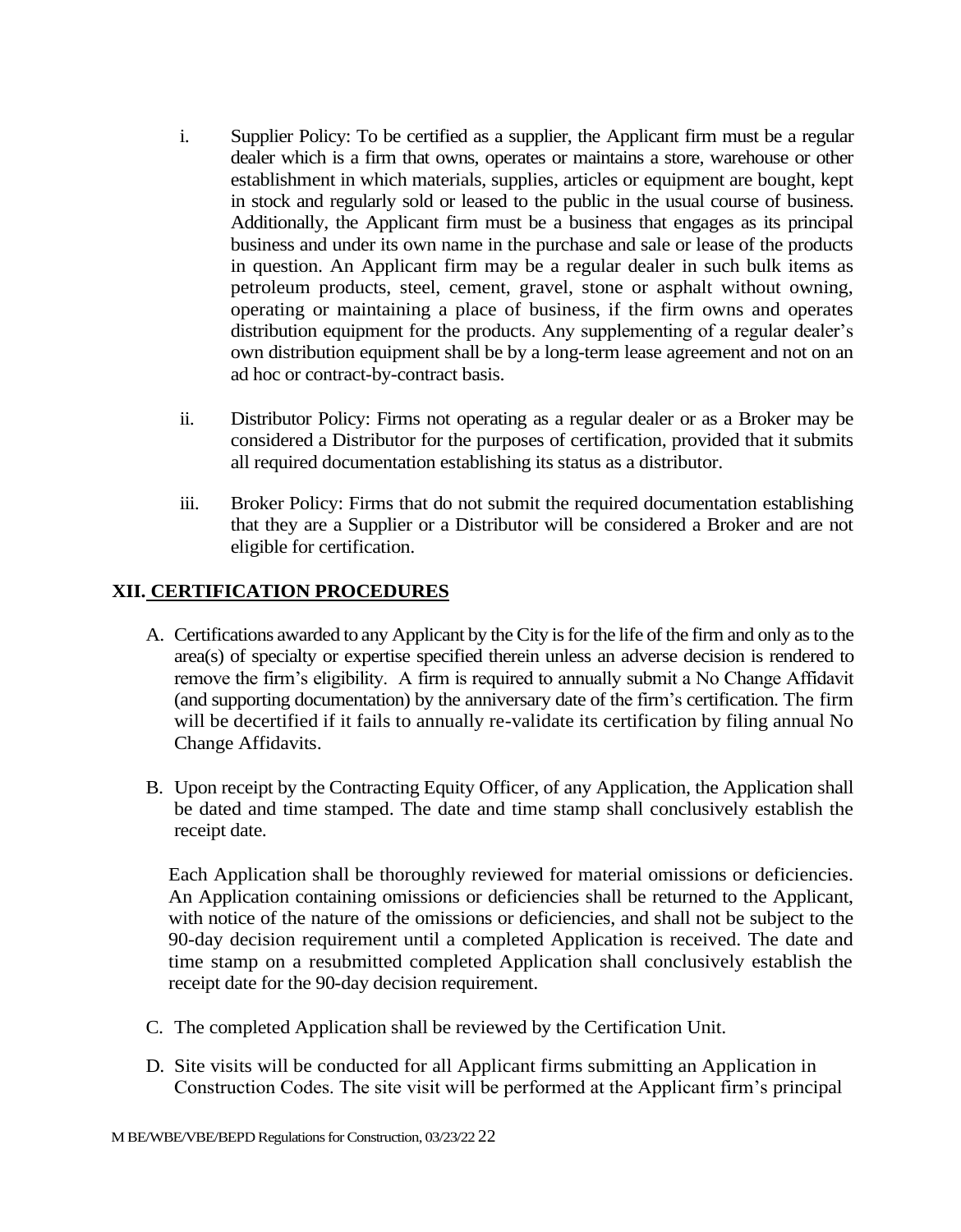place of business and an analyst will interview the owners and review their résumés and/or work histories. The analyst may interview key personnel of the Applicant firm if necessary. The analyst may also perform a site visit to job sites if there are such sites on which the Applicant firm is working at the time of the eligibility investigation. During the site visit, specific additional information may be requested by the analyst.

E. Any request for additional information shall be in writing and specify that the Applicant must respond within 15 calendar days upon receipt of the request.

If the Applicant fails to respond within 15 calendar days and does not request an extension of time, a second request for additional information shall be sent to the Applicant allowing an additional 15 calendar days upon receipt of the second request to submit the requested information. If the Applicant does not respond within this time frame or the Applicant's response is incomplete, the staff will close the file and notify the Applicant that the Application is no longer being considered.

- F. Following the receipt of a complete Application, the Contracting Equity Officer shall grant or deny the certification or continued eligibility of the Applicant in a timely manner, but not more than 90 days of receiving all required information from the Applicant.
- G. In the event an Application is denied, the Contracting Equity Officer, shall inform the Applicant of all material facts and conclusions upon which the denial was based. The Applicant shall have fifteen (15) calendar days from the date of the determination to appeal the denial in writing. The Applicant's appeal will be handled in accordance with the procedures set forth in Section XIV, below, except as provided in this paragraph.
- H. An Applicant denied certification cannot reapply for certification for one year from the date of the final determination, unless the Applicant demonstrates that extraordinary circumstances exist regarding its Application, and the Contracting Equity Officer determines, in her sole discretion, that the one year waiting period may be waived.
- I. Changes in a Certified Firm's ownership, management, officers or financial relationships which may impact eligibility under these Regulations must be communicated by the firm in writing within ten (10) business days of such change(s). Failure to communicate such changes as required herein shall constitute grounds for the denial of continued eligibility or decertification of the business.
- J. A No Change Affidavit must be submitted 60 days before the annual renewal date. Failure to file a timely No Change Affidavit may result in the removal of the Certified Firm's certification. Once certification is removed, the firm may reapply after the waiting period set forth in Section XIII.H. by completing a new Application and submitting the application fee, unless the firm demonstrates that extraordinary circumstances prevented it from timely filing the No Change Affidavit, and the Contracting Equity Officer determines, in her sole discretion, that the one year waiting period may be waived.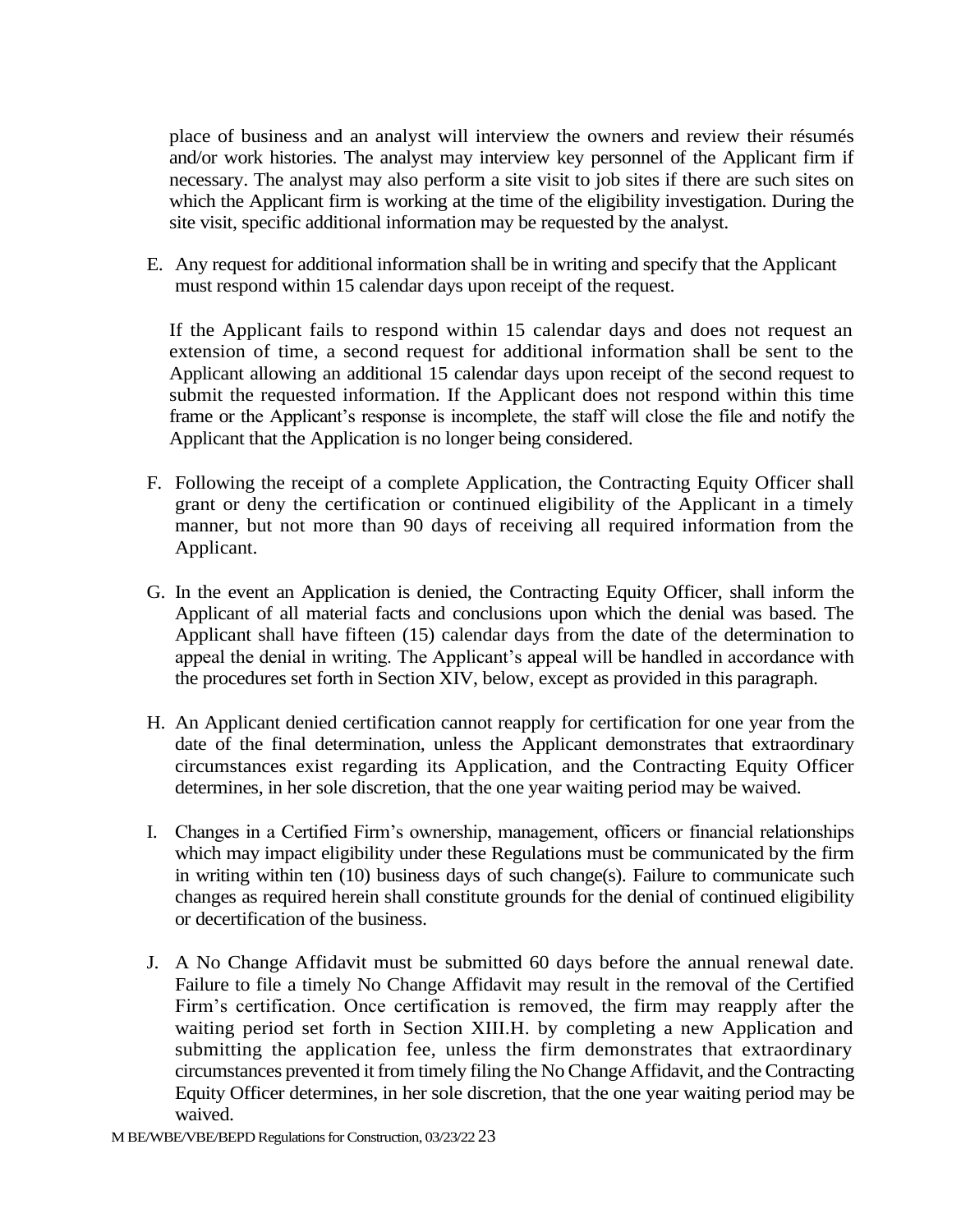- K. A final order or finding by a court of competent jurisdiction or administrative tribunal that any Applicant, Certified Firm, or owner, officer or agent thereof has committed a crime in connection with performance on any contract with any private or governmental entity shall constitute grounds to deny certification of the Applicant, or deny continued eligibility of a Certified Firm.
- L. A firm whose Application has been denied three (3) or more times in a five (5) year period may not apply for certification for four (4) years from the date of the most recent denial.

#### **XIII. DECERTIFICATION AND INELIGIBILITY PROCEDURES**

Any Certified Firm which is debarred by the City of Chicago, or which is declared ineligible to do business with the City of Chicago pursuant to Chapter 1-23 of the Municipal Code of Chicago, is ineligible for continued certification by the City of Chicago. Such firms are automatically ineligible for certification as of the effective date of the debarment decision, or the determination that they are ineligible to do business with the City pursuant to Chapter 1-23 of the Municipal Code, and the procedures set forth in this Section will not apply.

In the event the Contracting Equity Officer, receives information indicating that a Certified Firm's eligibility for continued certification may be in doubt, the Contracting Equity Officer shall determine, in good faith, whether such information is reliable and should be investigated.

- A. If, after consideration of such information, the Contracting Equity Officer determines that the Certified Firm should be decertified as a Certified Firm based upon fraud, dishonesty, intentional misrepresentation of the firm's status, or other wrongdoing by the Certified Firm, or as a result of a decertification by any other governmental agency, the Contracting Equity Officer shall issue a "Preliminary Notice of Intent to Decertify" to the Applicant. The Preliminary Notice shall inform the Certified Firm of all material facts upon which the decision of the Contracting Equity Officer was based. It shall also afford the Certified Firm fifteen (15) calendar days to submit a written appeal in accordance with the procedure set forth in Section XIV below.
- B. If, after consideration of such information, the Contracting Equity Officer determines that the Certified Firm should be declared no longer eligible to participate in the City's Certification Programs, based upon a change in status of the applicant which does not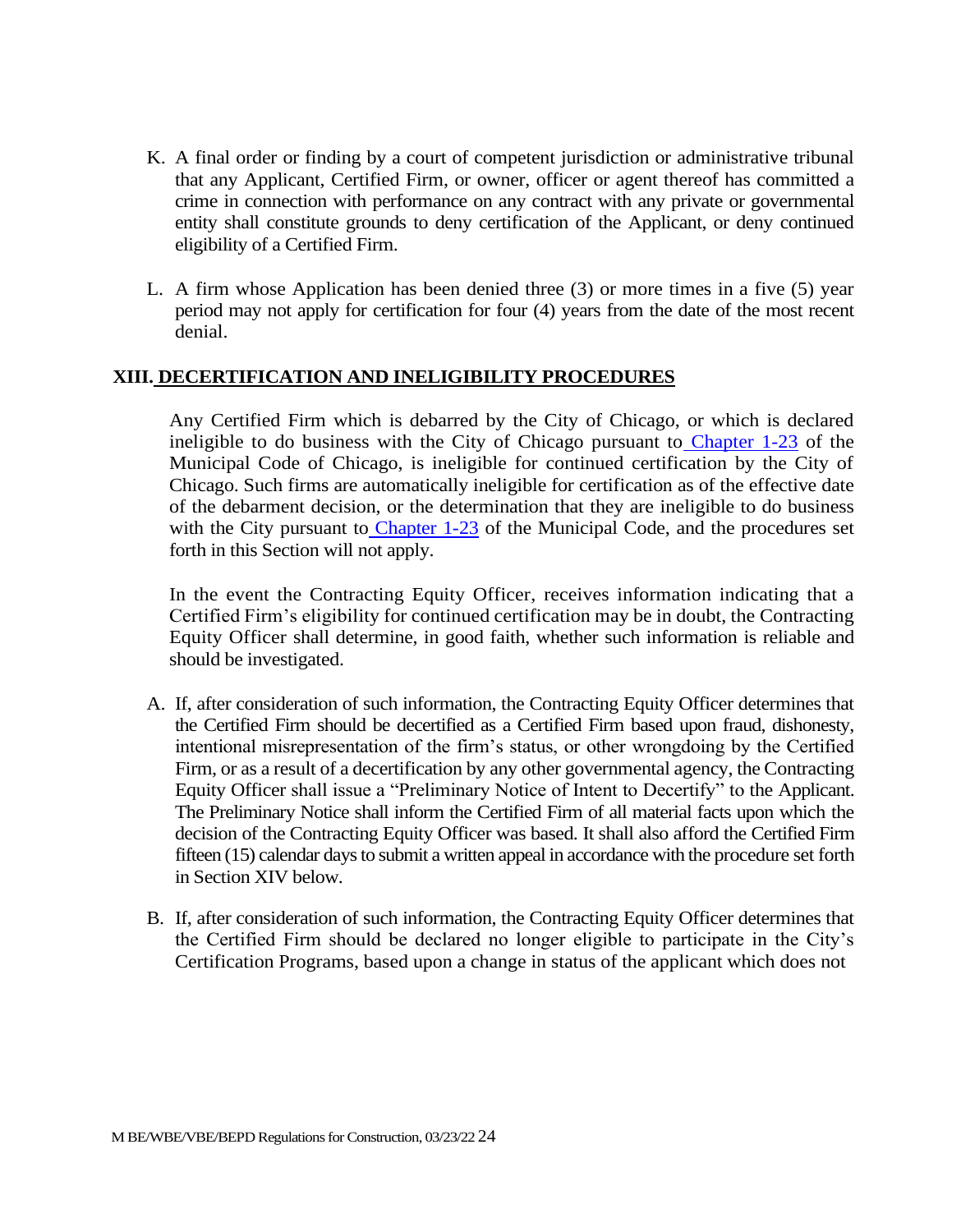reflect fraud, dishonesty, intentional misrepresentation of the firm's status, or other wrongdoing by the applicant, the Contracting Equity Officer shall issue a "Preliminary Notice of Ineligibility for Continued Certification" (both this notice and the Preliminary Notice of Intent to Decertify are hereinafter referred to as a "Preliminary Notice") to the Certified Firm. The Preliminary Notice shall inform the Certified Firm of all material facts upon which the decision of the Contracting Equity Officer was based. It shall also afford the Certified Firm fifteen (15) calendar days to file a written appeal in accordance with the procedure set forth in Section XIV below.

- C. Failure of a Certified Firm to submit a written appeal within the required fifteen (15) days of receipt of a Preliminary Notice shall cause the Contracting Equity Officer to accept the facts upon which the Preliminary Notice was based as admitted and to issue a "Notice of Decertification," or a "Notice of Ineligibility for Continued Certification," as appropriate, to the Certified Firm.
- D. Following the decertification or ineligibility of any Certified Firm, the name of such firm shall be removed from the directory of Certified Firms maintained by the Contracting Equity Officer.
- E. Once a firm has been decertified or is determined to be no longer eligible to participate in the Certification Program(s), the dollar value of its work shall not be counted towards the contract goals and/or counted towards the percentage of work for which a bid incentive is taken into consideration in awarding a contract.

However, if a prime contractor has executed a subcontract with the ineligible firm before the firm has been notified of its ineligibility, the prime contractor may continue to use the firm on the contract and may continue to receive credit toward its contract goals for the firm's work and the firm may continue to be counted towards the percentage of eligible subcontractors for which a bid incentive was taken into consideration. The portion of the ineligible firm's performance of the contract remaining after the issuance of the Notice of Ineligibility may count towards the contract goal, but not towards the City's overall goals.

If the ineligible firm's ineligibility is caused solely by its having exceeded the size standard during the performance of the contract, its participation on that contract toward overall and contract goals may continue to be counted.

F. Any decision by the Contracting Equity Officer to issue a Notice of Ineligibility for Continued Certification shall not affect the certification status of any contractor on any City contract where the Certified Firm's performance was commenced prior to the effective date of the Notice of Ineligibility for Continued Certification. Any decision by the Contracting Equity Officer with respect to decertification of an Applicant shall mean that, as of the date of decertification, the certification status of the Applicant shall not continue on any City contract where the Certified Firm's performance was commenced prior to the effective date of the decertification.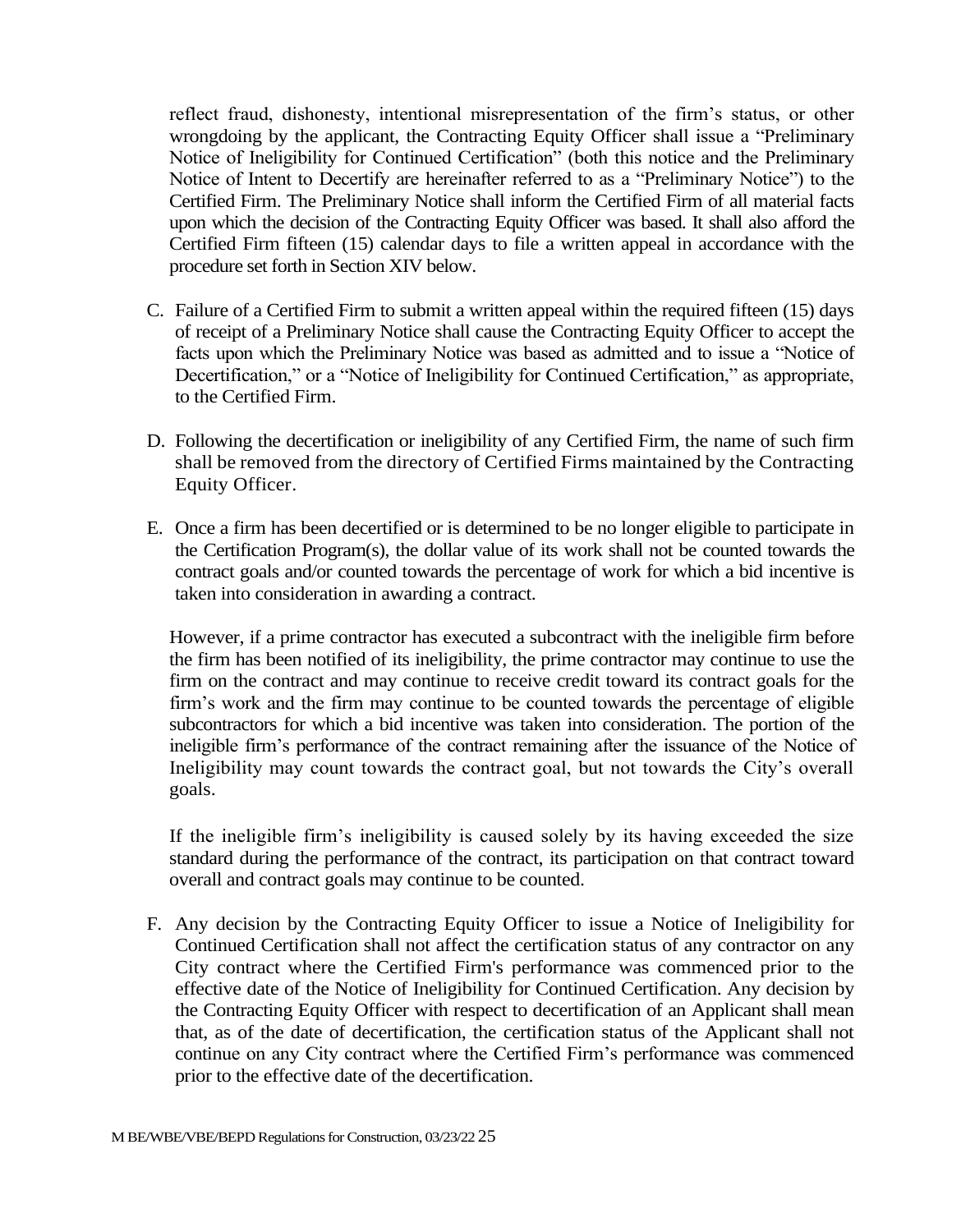- G. The City may decertify a Certified Firm, or find a Certified Firm to be ineligible for continued certification, if the Contracting Equity Officer, determines after review of the paper submissions or upon receipt of a recommendation from the Board that any of the following are true:
	- a. the Certified Firm no longer satisfies the applicable certification requirements;
	- b. the Certified Firm, or an owner, officer or agent thereof, has made fraudulent misrepresentations to the City regarding utilization of Certified Firms or colluded with another making such misrepresentation in the preceding three years;
	- c. the Certified Firm is no longer eligible for City contracts;
	- d. the Certified Firm, or any owner, officer or agent thereof, in the preceding three years has committed a crime in connection with the execution or performance of any contract or a crime involving moral turpitude; or
	- e. the Certified Firm has been decertified by any other governmental agency.
- H. Decertification or ineligibility of a firm for continued certification will affect the firm's re-entry into the program in accordance with the following schedule:
	- i. Ineligible firms will not be eligible to seek re-instatement of certification status for at least one year from the date of the "Final Notice of Ineligibility for Continued Certification," unless the Applicant demonstrates that extraordinary circumstances exist regarding its eligibility, and the Contracting Equity Officer determines, in her sole discretion, that the one year waiting period may be waived.
	- ii. Firms decertified due to any false, deceptive, or fraudulent material statement, contracting irregularities, improper conduct in connection with the performance of a contract, and/or criminal activity will be ineligible to seek re-instatement of its certification status for at least three years from the date of the "Final Notice of Decertification."
	- iii. Firms decertified as a result of debarment, or as a result of ineligibility to do business with the City pursuant to Chapter 1-23 of the Municipal Code of Chicago, will not be eligible to seek re-instatement of Certification status until such time as the debarment, or determination of ineligibility pursuant to Chapter 1-23, is no longer in force.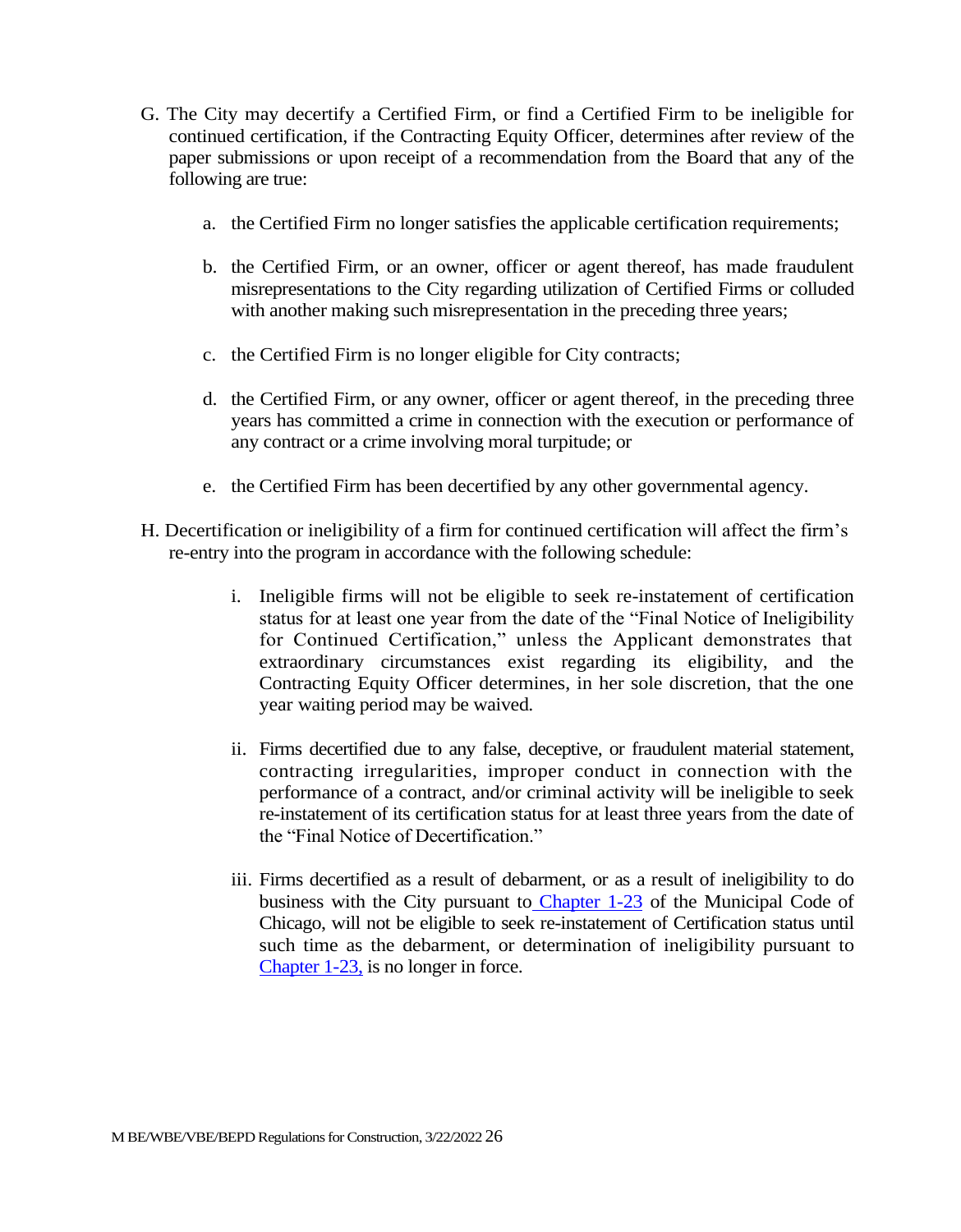## **XIV. APPEALS**

- A. Unless otherwise provided by these Regulations, a firm may appeal a decision by the City regarding its application for certification, decertification, or eligibility by sending a letter to the Contracting Equity Officer, within 15 days of receipt of a Preliminary Notice. The appeal must include a full and specific statement as to why the decision is erroneous, what significant fact(s) the Contracting Equity Officer failed to consider, and/or what provisions of these Regulations the Contracting Equity Officer did not apply. No new documents or facts may be submitted with the appeal. The Contracting Equity Officer may, in her sole discretion, request supplemental documentation from the firm. The Contracting Equity Officer has the sole discretion to accept an appeal filed later than 15 days after receipt of the Preliminary Notice if the Contracting Equity Officer determines that there was good cause for the late filing of the appeal or in the interest of justice.
- B. The Contracting Equity Officer will make a decision solely based on the entire Certification File and the firm's response to the Preliminary Notice and any supplemental document or information requested by the Contracting Equity Officer (collectively, the "Administrative Record"). The Contracting Equity Officer may but is not required to conduct an informal hearing in the event the Contracting Equity Officer determines that a hearing is necessary in order to make a determination. The Contracting Equity Officer's decision will be based on the status and circumstances of the firm as of the date of the decision being appealed.
- C. The Contracting Equity Officer may supplement the Administrative Record by adding relevant information made available to her by the Inspector General, Federal, state, or local law enforcement authorities, officials of funding and/or certification agencies, or an interested firm or private party. If supplemental information is considered, the Contracting Equity Officer will provide the appealing firm with a copy of such information upon request by the appealing firm, unless the Contracting Equity Officer is prohibited to do so by the providing party or law or regulation.
- D. The Contracting Equity Officer will affirm the decision unless she determines, based on the entire Administrative Record, that the decision was unsupported by the preponderance of the evidence or inconsistent with these Regulations.
- E. If the Contracting Equity Officer determines that the decision was unsupported by the preponderance of the evidence or inconsistent with the Regulations, the Contracting Equity Officer will reverse the decision.
- F. The Contracting Equity Officer is not required to reverse the decision if she determines that a procedural error did not result in fundamental unfairness to the appealing firm or substantially prejudice the opportunity of the appealing firm to present its case.
- G. If it appears that the Administrative Record is incomplete or unclear with respect to matters likely to have a significant impact on the outcome of the appeal, the Contracting Equity Officer may toll the appeal and allow the firm to re-apply for Certification without the one year waiting period set forth in Section XIII.H., above.

M BE/WBE/VBE/BEPD Regulations for Construction, 3/22/2022 27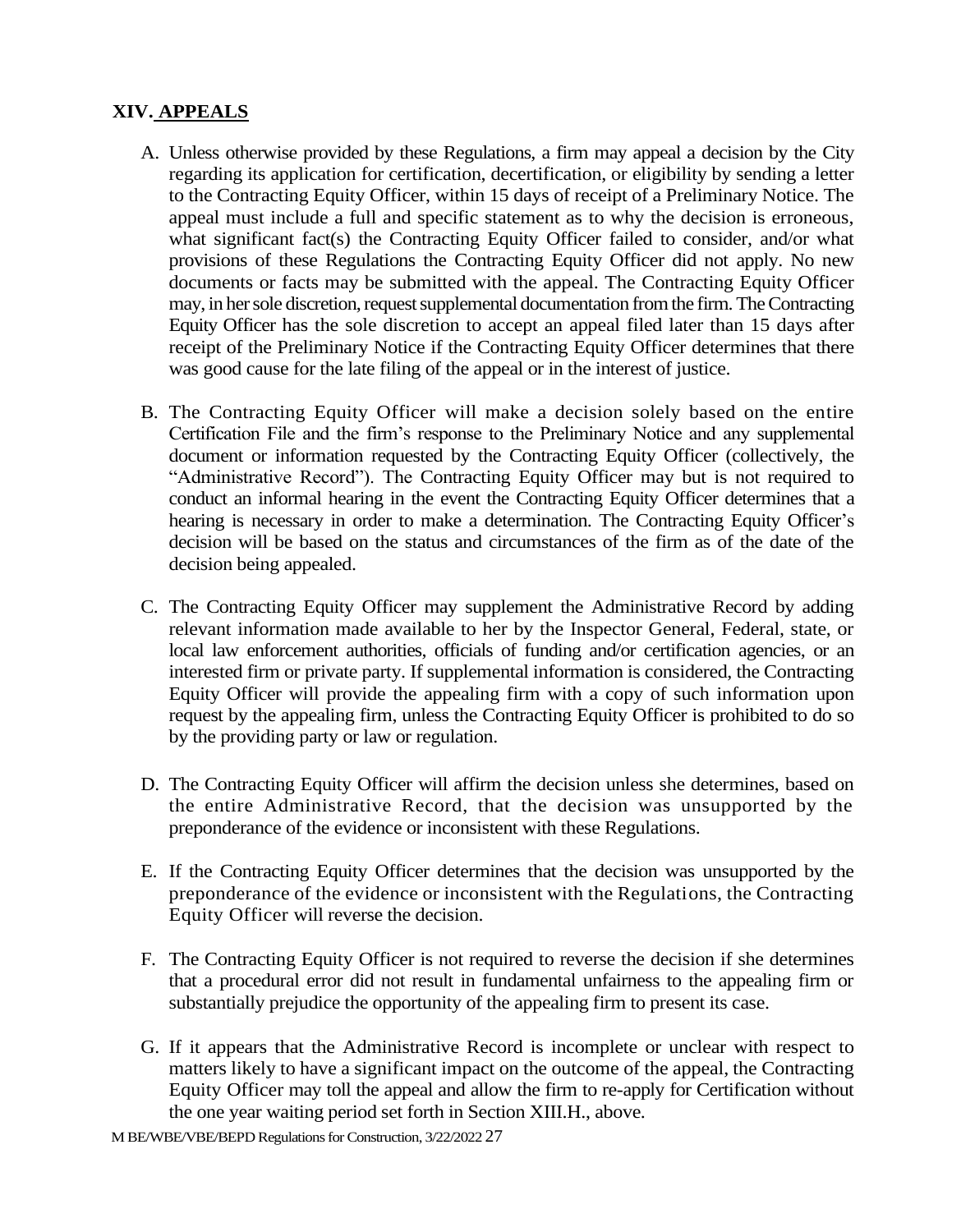- H. The Contracting Equity Officer will make a decision within 60 days after receiving the appeal unless the Contracting Equity Officer, determines that additional time is needed to make a decision, and provides written notice to the appealing firm. All final actions and/or decisions of the Contracting Equity Officer with respect to the decertification of a Certified Firm or ineligibility of a firm shall be communicated in writing to the Certified Firm or Applicant. The communication shall inform the firm of all material facts upon which such action and/or decision was based. Based on the Contracting Equity Officer's decision, either a "Notice of Rescission" of the Preliminary Notice or a "Final Denial of Certification", a "Final Notice of Decertification" or "Final Notice of Ineligibility for Continued Certification," as appropriate, will be sent to the Certified Firm or Applicant.
- I. All appeal decisions by the Contracting Equity Officer are final and binding, and are not subject to requests for reconsideration.

## **XV. REFERRAL TO CORPORATION COUNSEL**

If at any time following appropriate investigation, the Contracting Equity Officer, has reason to believe that any person or firm has knowingly and willfully provided incorrect information related to, or made false statements in a relation to these Regulations, such matter shall be immediately referred to the Corporation Counsel. Such referral, however, shall be construed as a complement to, and not a limitation upon, the rights afforded the Contracting Equity Officer.

#### **XVI. REFERRAL TO INSPECTOR GENERAL**

If, at any time the City has reason to believe that any Applicant, Certified Firm or any firm has committed a crime involving bribery, theft, collusion, anti-competitive activity, or made false statements in connection with any City contract, proposed City contract or bidding irregularities, the Contracting Equity Officer shall immediately notify the City of Chicago Office of the Inspector General. Upon completion of the investigation, should the Inspector General determine that the allegations are founded, the Contracting Equity Officer may take any action deemed appropriate.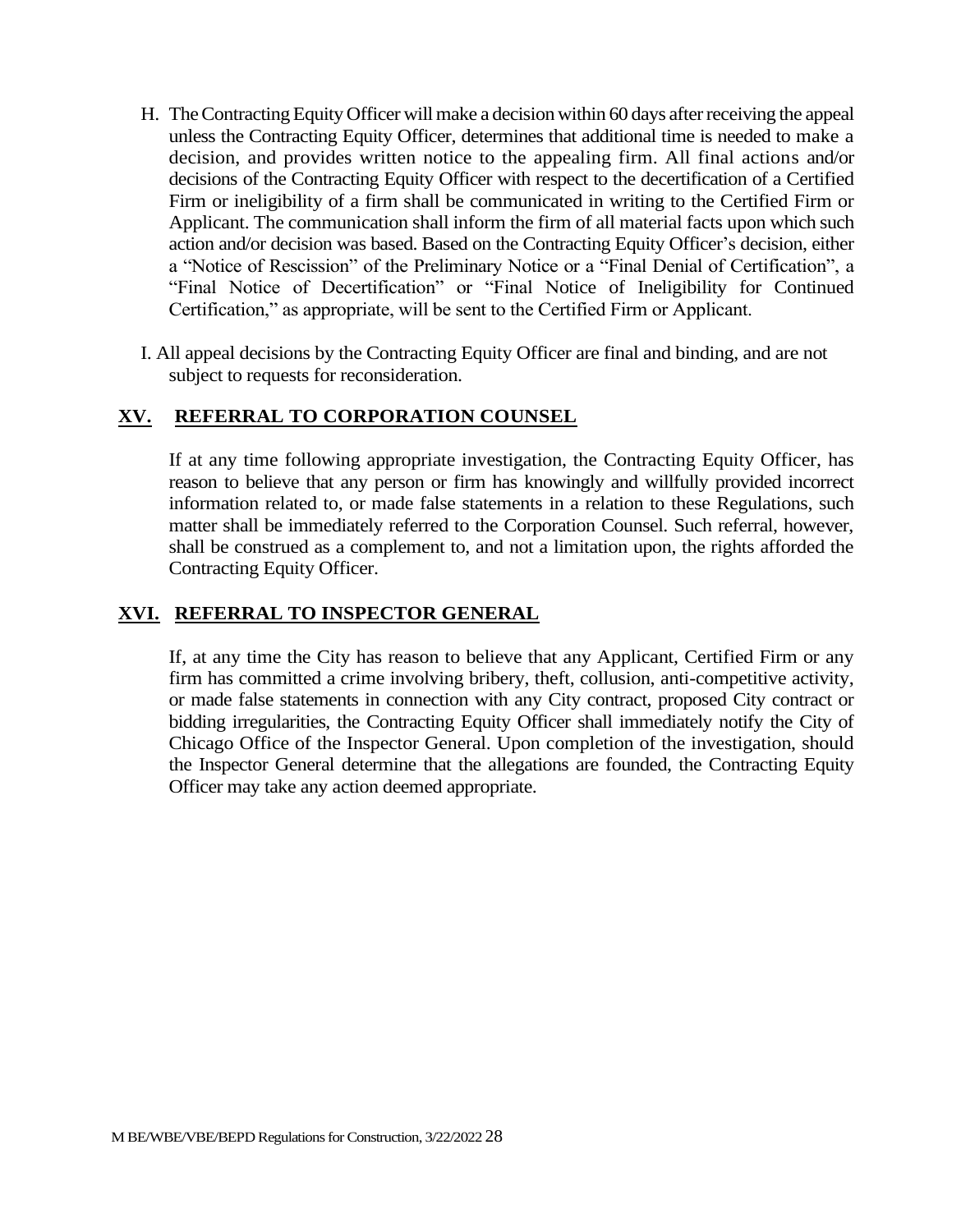#### **XVII. DISCLOSURE TO OTHER GOVERNMENTAL ENTITIES**

Upon reasonable request from any governmental entity during the course of any legitimate and lawful inquiry, the Contracting Equity Officer may disclose the contents of any Application, or such other information as may be relevant to any Applicant's eligibility for certification.

#### **XVIII. NON-DISCLOSURE OF CERTIFICATION INFORMATION**

Unless otherwise mandated by law, no City employee acquiring knowledge or vested with any responsibilities with respect to certifications shall disclose to any person, other than the Chief Procurement Officer, Contracting Equity Officer, Corporation Counsel, Inspector General or other persons duly authorized to receive certification information, the content of any Application or document filed in support thereof, nor shall such employee disclose to, or discuss with any unauthorized person, information regarding deliberations by the Contracting Equity Officer with respect to certification, continued eligibility and/or decertification of any Applicant. Non-compliance with this section shall subject the employee to applicable City disciplinary action.

#### **XIX. ESTABLISHED BUSINESS DETERMINATION**

A. These Regulation establish guidelines under which the presumption that an entity certified or seeking to be certified as a Certified Firm is an Established Business may be rebutted. This Section of the Regulations governs only the certification of MBEs, WBEs, and VBEs, while certification of DBEs is governed by applicable federal law. A certified entity may be determined to be an Established Business as it relates to all or some of its codes.

The Contracting Equity Officer, is responsible for determining each entity's eligibility for certification or continued eligibility as a Certified Firm. As a portion of that examination, the Contracting Equity Officer, must decide whether an entity is an Established Business. Pursuant to Section 2-92-670 of the Code, and the factual findings made by the City, an entity is presumed to be an Established Business if (1) the business entity and its affiliates are no longer a Small Business as defined by the U.S. Small Business Administration, pursuant to the business size standards found in 13 CFR Part 121 (times one and one half), relevant to the scope(s) of work the firm seeks to perform on City contracts, or (2) if the entity's owners of 50 percent or more are persons who are not Economically Disadvantaged. A firm is not an eligible Small Business in any City fiscal year in which its gross receipts, averaged over the firm's previous seven (7) fiscal years, exceed the size standards of 13 CFR Part 121 (times one and one half) or if the personal net worth of the entity's owners of 50 percent or more exceeds the personal net worth limits set forth in these Regulations.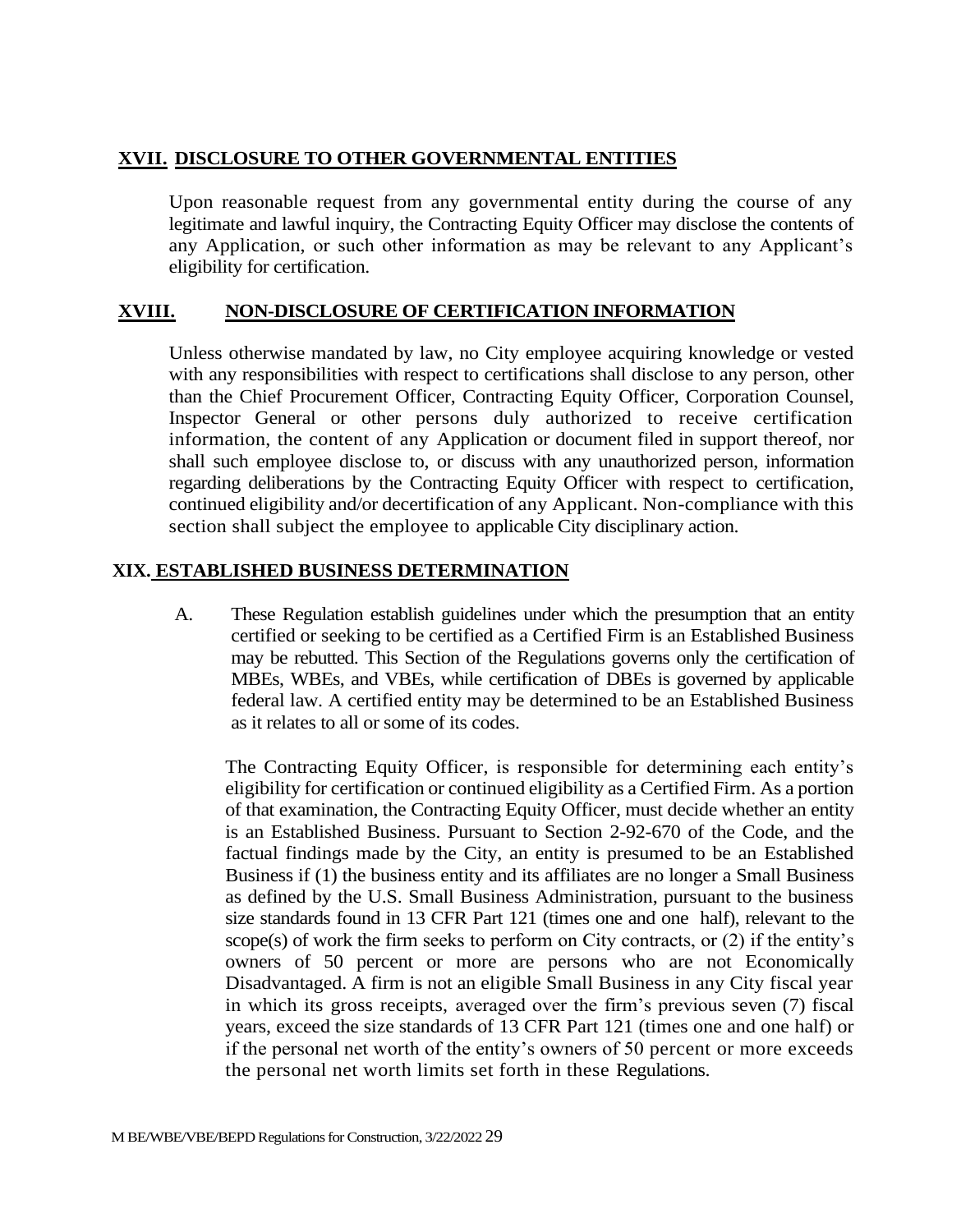- B. In those cases in which an Applicant or Certified Firm and its affiliates are presumed, pursuant to the test described above, to constitute an Established Business the Contracting Equity Officer may notify the firm of the investigation into its status as an Established Business and shall allow the firm 15 calendar days to submit any evidence it has to rebut the presumption that the applicant is an Established Business. The Applicant or Certified Firm also may provide evidence that the industry standard is incorrect or an improper industry standard is being applied to the entity.
- C. Except as stated in paragraph (vi), below, if the Contracting Equity Officer, determines that an Applicant or Certified Firm is an Established Business in the NAICS code in which it is, or seeks to be, certified, the firm cannot be certified as a Certified Firm. The Contracting Equity Officer's decision shall be final with no provision for appeal. The Applicant or Certified Firm will be notified of the decision that it is an Established Business and cannot be certified.
	- i. The determination that a firm cannot receive continued eligibility because it is an Established Business shall become effective on the date specified in the notification letter of the Contracting Equity Officer's decision (the "Effective Date"). Until the Effective Date of the Contracting Equity Officer's decision that an entity is an Established Business, the entity shall be considered certified.
	- i A MBE and/or WBE firm which cannot receive continued eligibility because it is an established firm will be considered a Participating Established Business as of the Effective Date. A Participating Established Business may participate in the City's MBE/WBE procurement program as follows:
		- (1) For a one-year period after the business entity has become an Established Business, 75% of such business's participation in a City contract shall count for the MBE or WBE participation requirement in accordance with Section 2-92-725 of the Municipal Code of Chicago;
		- (2) For a one-year period starting on the one-year anniversary of the date the business entity became an Established Business, 50% of such business's participation in a City contract shall count for the MBE or WBE participation requirement in accordance with Section 2-92-725 of the Municipal Code of Chicago;
		- (3) For a one-year period starting on the two-year anniversary of the date the business entity became an Established Business, 25% of such business's participation in a City contract shall count for the MBE or WBE participation requirement in accordance with Section 2-92-725 of the Municipal Code of Chicago.
	- iii. A Participating Established Business will remain on the City of Chicago's directory of Certified Firms and is required to notify the City of any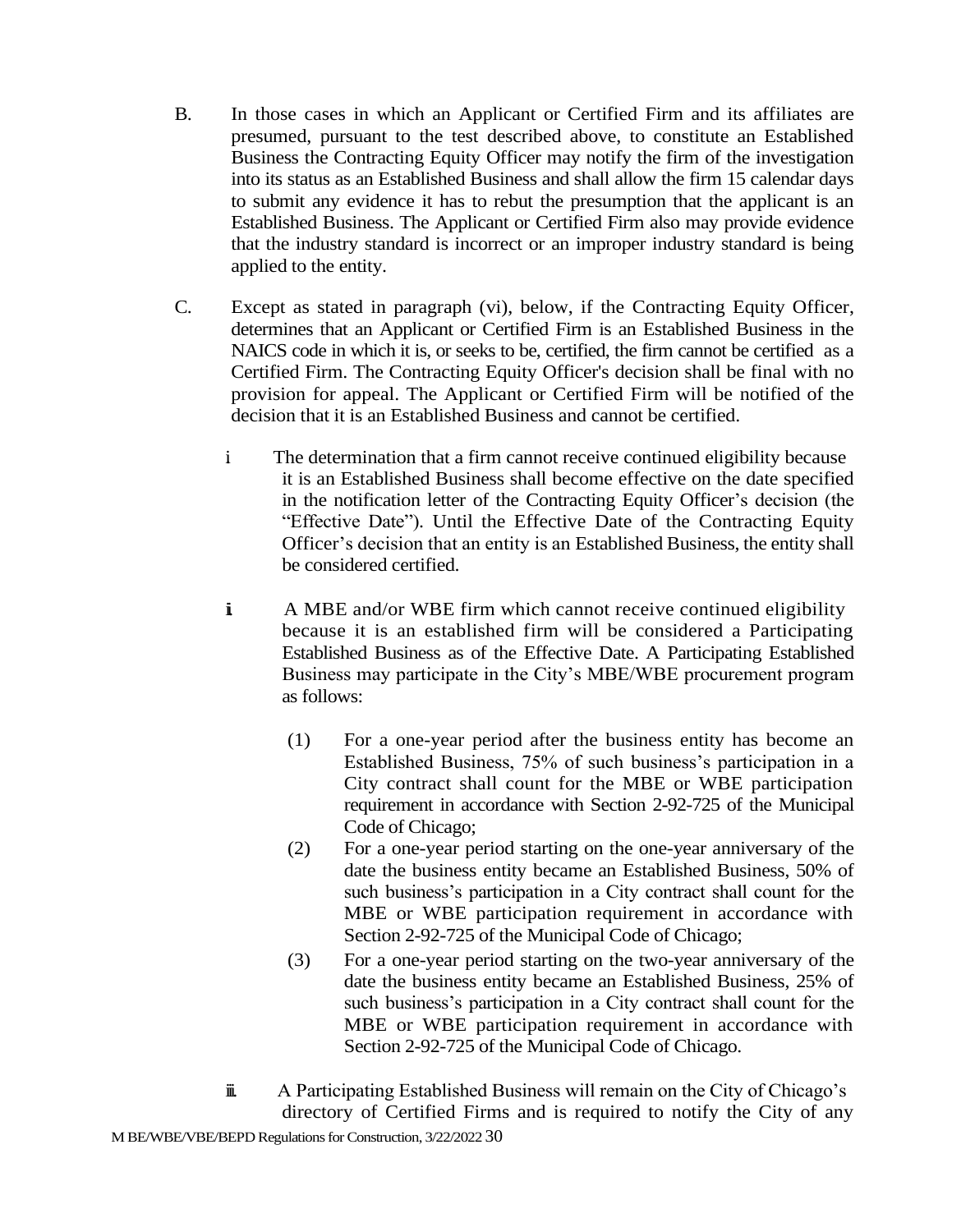change in its ownership, control, management, officers or financial relationships which may impact on the firm's eligibility under these Regulations in writing within ten (10) business days of such change(s). Failure to communicate such change as required herein shall constitute grounds for the denial of continued participation in the City's MBE/WBE certification program and may be ineligible to apply for re-certification for at least three years from the three-year anniversary of the Effective Date.

- iv. A Participating Established Business has an affirmative duty to inform any prime contractors who solicit the Participating Established Business as a subcontractor that only a percentage of its business's participation in a City contract shall count for the MBE or WBE participation requirement.
- v. An Established Business is considered to be a Non-Participating Established Business starting on the three-year anniversary of the Effective Date, and shall not be eligible to participate in the City's MBE and WBE construction procurement program starting on that three-year anniversary date.
- vi. An Established Business may apply for re-certification at such time as it has information to show a significant change in its ownership, management, contractual relations, size, or in other functions bearing on its status as an Established Business.

#### **XX. SUSPENSION**

The certification of a Certified Firm shall be immediately suspended when an individual owner whose ownership and control of the firm are necessary to the firm's certification dies or is incarcerated.

- A. Immediate suspension may occur when (i) there is adequate evidence to believe that there has been a material change in circumstances that may affect the eligibility of the Certified Firm to remain certified, or (ii) when the Certified Firm fails to notify the Department of Procurement Services in writing of any material change in circumstances as required by section XI or fails to timely file a No Change Affidavit under section XII.
- B. When a firm is suspended pursuant to part A of this section, the Certified Firm shall be immediately notified of the suspension by certified mail, return receipt requested, to the last known address of the owner(s) of the Certified Firm.
- C. Suspension is a temporary status of ineligibility pending a proceeding to determine whether the Certified Firm is eligible to participate in the program and consequently should be removed. The suspension takes effect when the Certified Firm receives, or is deemed to have received, the Notice of Suspension.
- M BE/WBE/VBE/BEPD Regulations for Construction, 3/22/2022 31 D. While suspended, the Certified Firm may not be considered to meet a contract goal on a new contract. The Certified Firm may continue to perform under an existing contract